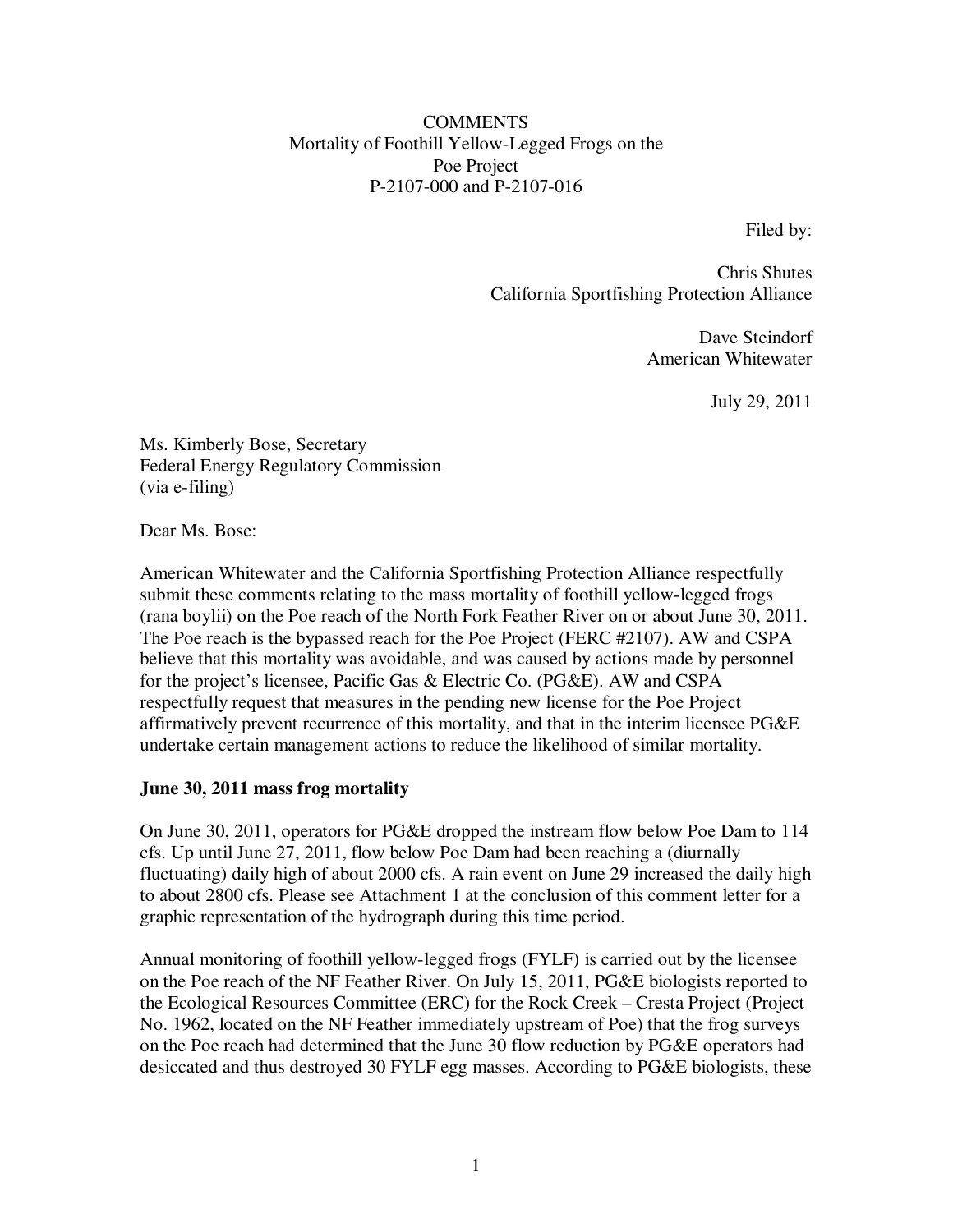30 egg masses represented virtually the entire viable annual cohort for FYLF on the Poe reach.

## **Previous frog mortality in the Poe Project**

The Poe reach of the NF Feather River is particularly productive for FYLF. In 2010, over 100 FYLF egg masses were counted in visual encounter surveys commissioned by PG&E. While extraordinarily high water conditions have made 2011 a difficult year for FYLF throughout much of California, the actions of PG&E operators have changed 2011 from a difficult year into a disaster on the Poe reach of the NF Feather.

Since 2006, when a similar precipitous flow drop on the Poe reach desiccated 43 of 83 FYLF egg masses, PG&E has been aware of the consequences of the abrupt reduction of flows coming off of spill down to very low base flows. Following the mass stranding of FYLF in 2006, AW and CSPA began to advocate for a flow regime in the Poe Project that would recreate the descending limb of the snowmelt hydrograph. This was initially in opposition to a position taken by PG&E and by FERC in its Draft Environmental Analysis for the Poe relicensing that consistently low flows were the most protective of FYLF on the Poe reach. In comments on the Draft EA, CSPA noted:

FYLF surveys were conducted by Garcia and Associates, as part of the Rock Creek-Cresta license implementation, in May through July of 2006 on the Poe and Cresta bypass reaches of the NF Feather River. These surveys showed that extreme fluctuations in flow had severe deleterious effects on FYLF egg masses, desiccating approximately half of the egg masses observed on both reaches. The same surveys found, however, that the frogs in many cases found alternative sites for oviposition in the place of breeding sites, observed in previous years, that were either excessively inundated, subject to excessive flow velocity, or eliminated entirely when high flows altered the streambed.

The science does not support the theory that frogs simply do better at lower flows. On the contrary, habitat appears to move around in differing flows, preferred egglaying areas change, and there may even be more options for breeding at higher flows. What is clear without doubt is that rapid and steep fluctuations in flow have unacceptable negative impacts. $<sup>1</sup>$ </sup>

Similarly, in its June 26, 2007 request for hearing on the Final 4(e) conditions of the U.S. Forest Service, American Whitewater stated:

The down-ramping rates in Conditions 24.2 and 24. 5 for controllable spills will lower stage to an extent that will expose and dewater FYLF egg masses. The permitted swing in flow stage approaches 6 feet per day and will affect many egg masses located in cobble bar or other edgewater habitat.

 $1\overline{20060915}$ -5028, pp. 1-2.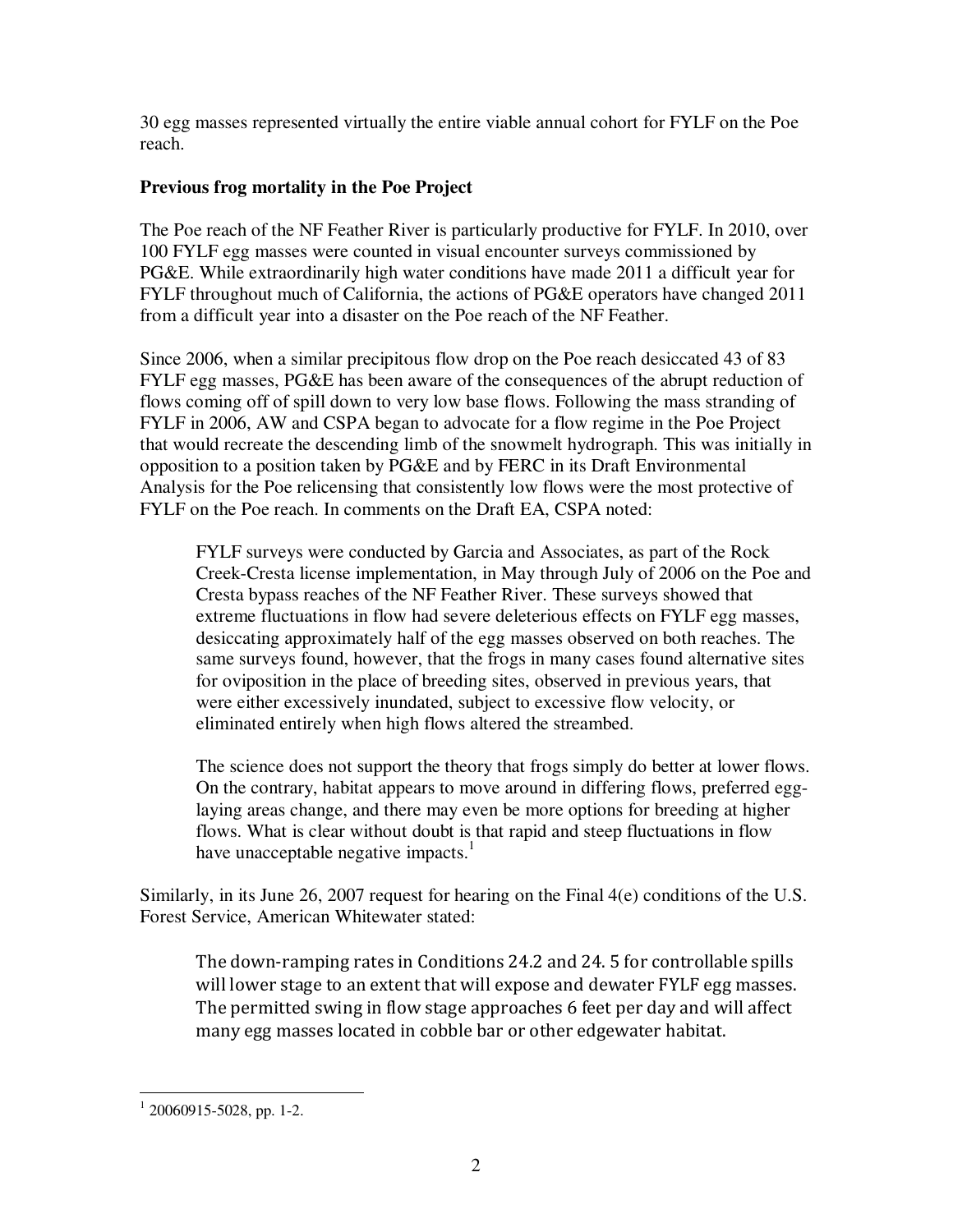The up-ramping rates in Conditions 24.2 and 24.5 for controllable spills will result in increased flow velocities that will displace FYLF egg masses and tadpoles located in cobble bar or other edgewater habitat. …

Butte County and AW challenge the factual statement that Conditions 24.2 and 24 5 will protect the FYLF egg masses and tadpoles against adverse changes in velocity and stage associated with controllable spills.<sup>2</sup>

#### **Proposed remedy: mimicking the descending limb of the snowmelt hydrograph**

In large part as a consequence of the loss of egg masses on Poe in 2006, the Rock Creek – Cresta Ecological Resources Committee negotiated a license amendment for Project 1962 that changed the flows on the Cresta reach, immediately upstream of Poe Dam. The new Cresta flow regime maintains high base flows in May of Normal and Wet years, and remains (in Normal and Wet years) at a relatively high baseflow in June and July.<sup>3</sup> This reduces the stage drop coming off of spill, since the bottom of the drop (the baseflow) is elevated. In light of the 2011 event on Poe, it is evident that an actual rate of recession over a specified time period coming off of spill would be more protective, so that the stage change following spill would be slowly reduced over a period of weeks.

In several recent relicensing proceedings, American Whitewater and the California Sportfishing Protection Alliance have continued to develop and advocate flow regimes that recreate the descending limb of the snowmelt hydrograph. We have developed and further advocated re-creating the descending limb of the snowmelt hydrograph in the McCloud – Pit (FERC No. 2106) relicensing and the Middle Fork American (FERC No. 2079) relicensing. At present, we are so advocating in the coordinated relicensings of the Yuba-Bear (FERC No. 2266) and Drum-Spaulding (FERC No. 2310) projects.

There are benefits of mimicking the descending limb of the snowmelt hydrograph for macroinvertebrates; there is also the benefit of providing both angling and whitewater boating opportunities while creating biologically beneficial conditions for numerous aquatic biota. But perhaps the greatest benefit of recreating the descending limb of the snowmelt hydrograph is that it can greatly reduce mortality and thus increase viability of foothill yellow-legged frogs.

In recent comments on the Draft License Applications for the Yuba-Bear and Drum-Spaulding projects, CSPA and AW (as part of the Foothills Water Network) recommended flow regimes that would recreate the descending limb of the snowmelt hydrograph on several key project reaches.<sup>4</sup> Licensees Nevada Irrigation District and PG&E (respectively) declined in their Final Licenses Applications to adopt this recommendation; PG&E stated of the Foothills Water Network flow recommendations generally: "the environmental benefits, if any, are unclear (given the inconsistent positive

<sup>&</sup>lt;sup>2</sup> Butte County and AW's hearing request under the Energy Policy Act of 2005 was rejected on procedural grounds by the Forest Service, and the matter was not substantively resolved. Quotes are from pp. 8 and 9.<br>3 20000414 3046 20090414-3046.

<sup>4</sup> See e.g. 20110201-5027 pp. 32-40.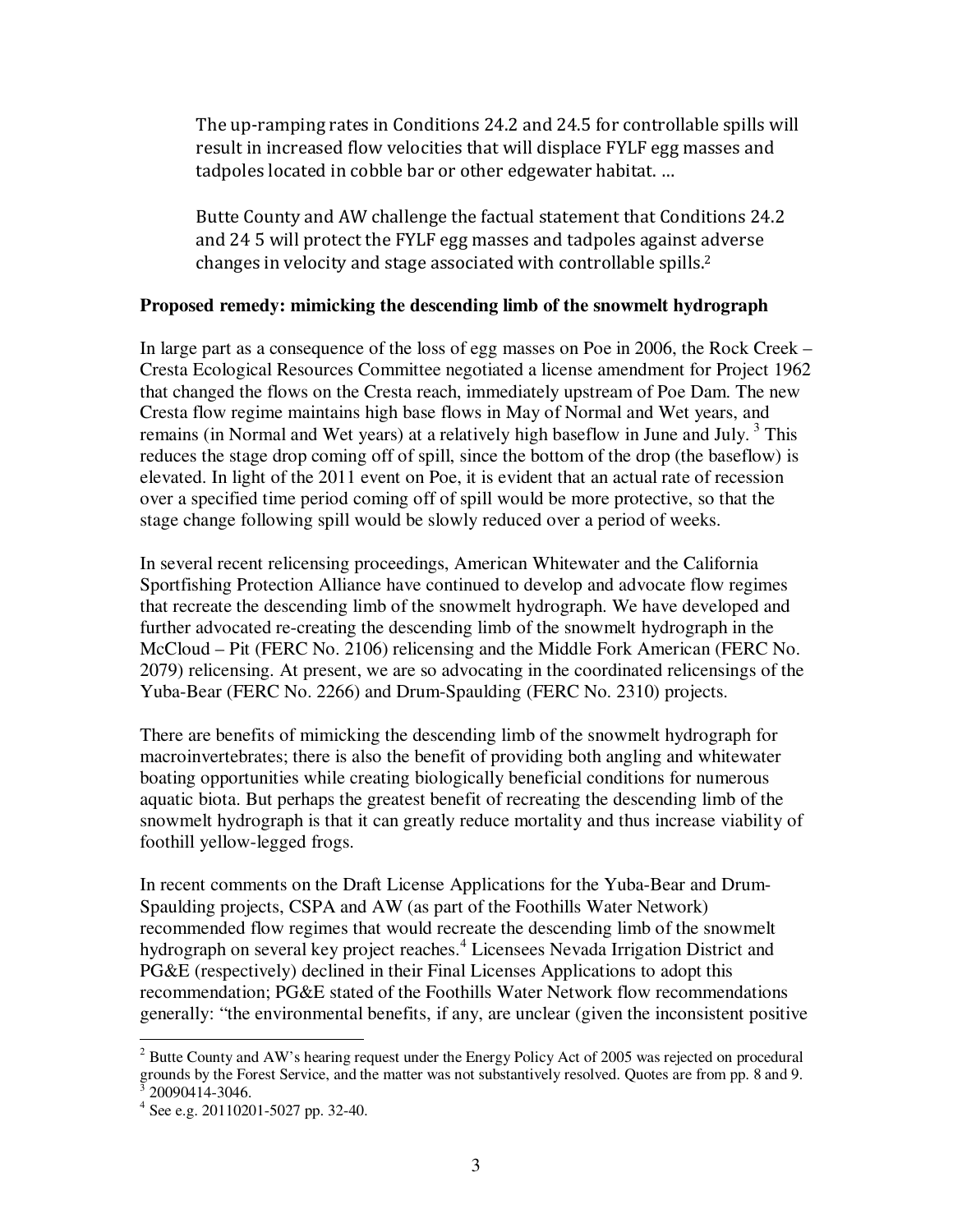and negative results as applied to particular species, reaches and reservoirs) and the consequences (to power generation, water supply and reservoir levels) are severe."<sup>5</sup> We respectfully remind the Commission and both of these licensees that, should FYLF be listed as threatened under the Endangered Species Act, the cost of replicating the snowmelt recession on several projects will pale in comparison to the multitude of water and monetary costs that accompany and ESA listing. In addition to simply being the right thing to do, it is in the interest of everyone to take every reasonable measure to project this sensitive species.

### **Focus on Dynamic Flows Rather than Static Habitat**

Over the last three years, increasing emphasis has been placed in California relicensings on 2-D FYLF habitat modeling. Based on ever-growing experience in managing diverse river reaches for FYLF, it is our opinion that such modeling is often of limited value, and that use of habitat models to determine optimal flows and velocities for FYLF under static conditions often misses the point. FYLF are most impacted by dynamic flow conditions. Focus on static habitat availability can lead to an over-reliance on abstract targets that can produce adverse consequences.

The timing of flows in spill years (such as 2011) will often be such that frogs will deposit eggs using available habitat, typically on the same cobble bars but higher on the bar. Under such circumstances, the question is no longer whether flows can be provided (assuming that licensee regains control of the system, ending spill) that are optimal, but whether the egg masses at locations *that were already used* remain viable. In the first instance, viability requires that these locations remain watered (in cases of flows that substantially decrease), and that the velocities at these locations do not increase to the point of scour (in the case of flows that substantially increase).

In situations where a licensee is temporarily unable to regulate the flow at locations where FYLF breed, the question is therefore far less one of optimal habitat as described *in a model* than it is of managing changes in flow (and resultant stage height) to protect egg masses and subsequently tadpoles *in the river*. The impulse to try to regain control of a regulated reach as quickly as possible in order to drop flows to modeled optimum levels becomes an ultra-high-risk strategy founded on operator optimism that, once regained, control will not again be lost. It also assumes that one knows for certain that breeding has not already occurred, and that egg masses already in the water will not be stranded and/or desiccated

An underlying assumption of the strategy of regaining control and dropping flows quickly is that habitat is a key limiting factor for FYLF. This is clearly not the case on Poe. In our experience, we have never encountered a situation where habitat has been determined to be the limiting factor for FYLF. On many other reaches, such as the Middle Yuba River, flows during the breeding season at locations used by FYLF are far greater every year, because of natural accretion, than modeled optimal flows. It is also clear that under historic unimpaired conditions, FYLF were breeding successfully during

 5 20110412-5005 p. E6.3-345.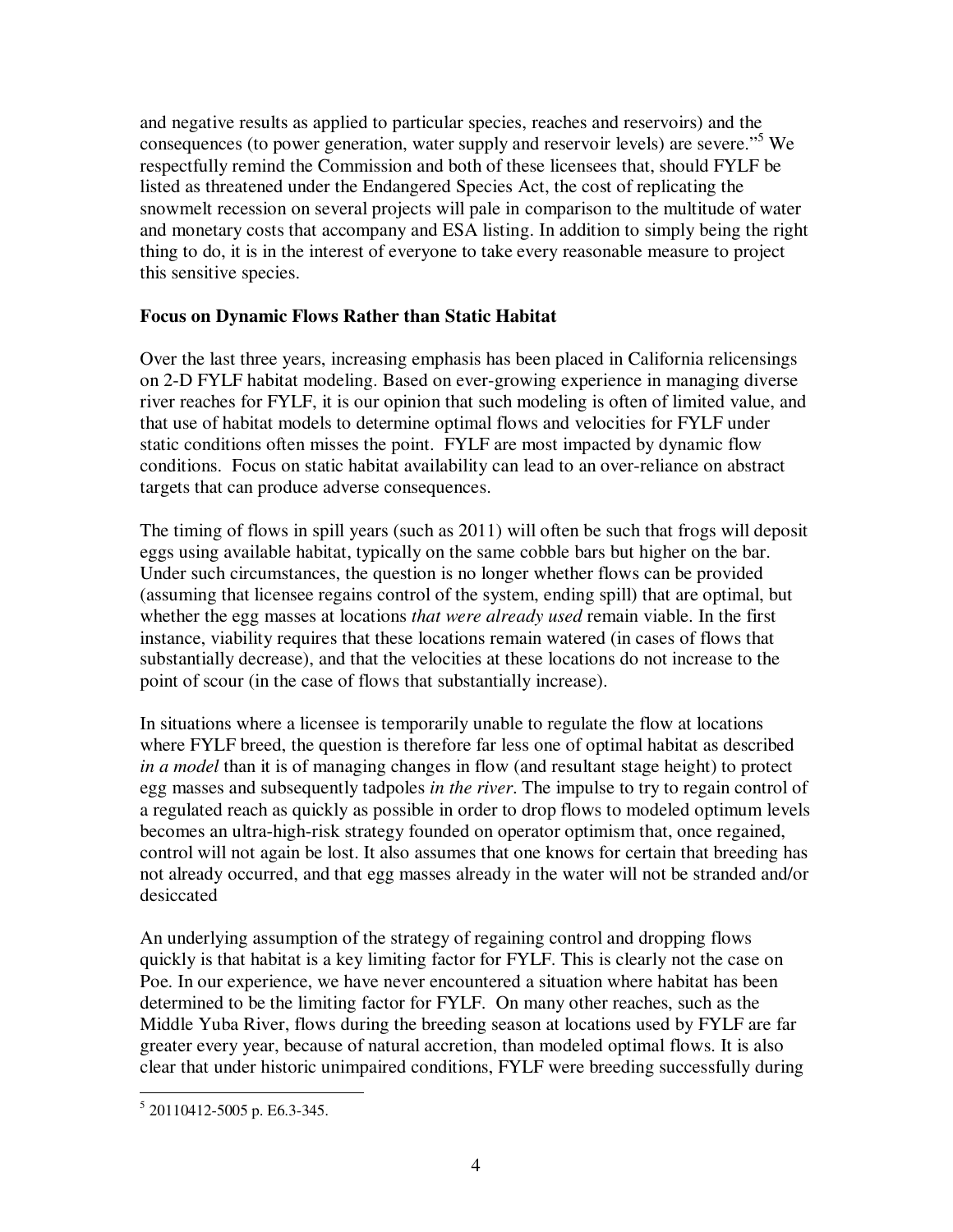flows that were substantially higher than flows that are typically found below regulating dams in the Sierra under present conditions. Some of the largest populations of FYLF today are found in the few unregulated streams of California.

## **Moving egg masses is not a solution to post-spill conditions**

The Rock Creek – Cresta ERC was informed on July 15, 2011 that PG&E had considered a plan for PG&E biologists to move FYLF egg masses on Poe once PG&E operators were about to regain control of the system and end spill. While moving egg masses may be a consideration under unavoidable emergency conditions, it is not an appropriate management strategy or substitute for responsible flow regulation.

## **Mortality of FYLF on Poe could easily have been avoided**

It is our understanding that, prior to June 30, 2011, PG&E biologists had been discussing concerns about FYLF with PG&E operators of PG&E's NF Feather facilities for several months. This makes the actions of these operators not only negligent, but willfully negligent. Whether PG&E's operators on the NF Feather just didn't listen, operated by rote in spite of contrary advice, were wantonly indifferent, got greedy with water in one of the wettest years on record, or were instructed by management to do the wrong thing, their action is indefensible.

## **The Commission should order PG&E to develop a management plan to protect FYLF on Poe and on the Cresta reach of Project 1962 upstream**

In its Final License Application for the Drum-Spaulding Project, PG&E recommends "Measure DS-GEN-2: Annual Employee Training." This proposed measure reads in part:

Licensee shall, beginning in the first full calendar year after license issuance, annually perform employee awareness training and shall also perform such training when a staff member is first assigned to the Project. The goal of the training shall be to familiarize Licensee's O&M staff with special-status species, noxious weeds and sensitive areas… <sup>6</sup>

FERC should require, in its new license for the Poe Project, a similar condition made more explicit in training measures for operators in relation to FYLF. In part, FERC should require PG&E to develop a management plan so that incidents of spill on the Poe reach are coordinated between PG&E biologists and operators, with the explicit goal of protecting FYLF. Moreover, PG&E should be required to consult with resource agencies and interested NGO's as specific plans for each set of annual spring conditions are developed. PG&E should be required to specify a manager responsible for oversight of this coordination, and should require that a report of actions taken to protect FYLF are included in an annual report for the project.

 6 20110412-5005, p. App. E 7-3.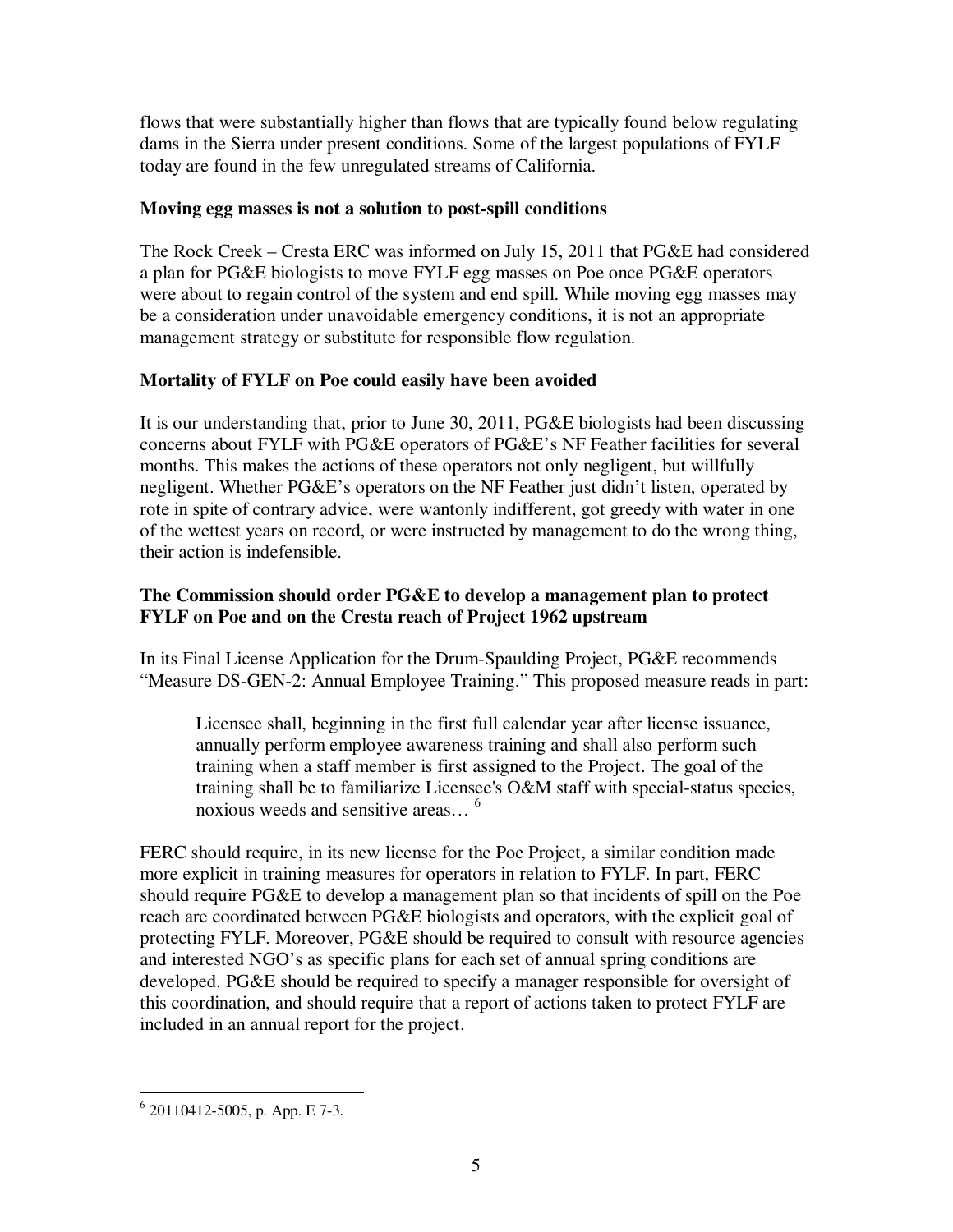AW and CSPA strongly urge PG&E to undertake immediate voluntary institution of this measure for the Poe Project, and also for the Cresta reach on Project 1962.

### **Flow requirements for the Poe Project that protect FYLF must be included in the new project license**

The Poe Project has largely completed relicensing, and is awaiting a 401 Water Quality Certification. AW and CSPA have put the California State Water Resources Control Board (401 jurisdictional agency) on notice that a flow regime on Poe must protect FYLF egg masses and tadpoles from avoidable project-caused flow fluctuations. By this letter, we also recommend to FERC and to other responsible resource agencies that this issue be explicitly addressed in licensing. The status of Forest Service Condition 4(e) flows has been in abeyance for about four years. AW and CSPA recommend that relicensing participants on the Poe Project organize a meeting to discuss flows that will protect FYLF in the Poe Project, incorporating, with details to be determined, a flow regime that mimics the descending limb of the snowmelt hydrograph.

In the meantime, since no conditions of the present license were violated in destroying virtually the entire 2011 cohort of FYLF on Poe, AW and CSPA strongly recommend that PG&E undertake a voluntary action to create a spring recession flow on Poe, should a new license for the project not issue prior to the spring of 2012.

Thank you for the opportunity to comment on the recent mortality of foothill yellowlegged frog on the Poe reach of the North Fork Feather River. Please don't hesitate to contact us if you have any questions.

Respectfully submitted,



Chris Shutes FERC Projects Director California Sportfishing Protection Alliance 1608 Francisco St., Berkeley, CA 94703 blancapaloma@msn.com



Done Steend

Dave Steindorf California Stewardship Director American Whitewater 4 Baroni Dr., Chico, CA 95928 dave@amwhitewater.org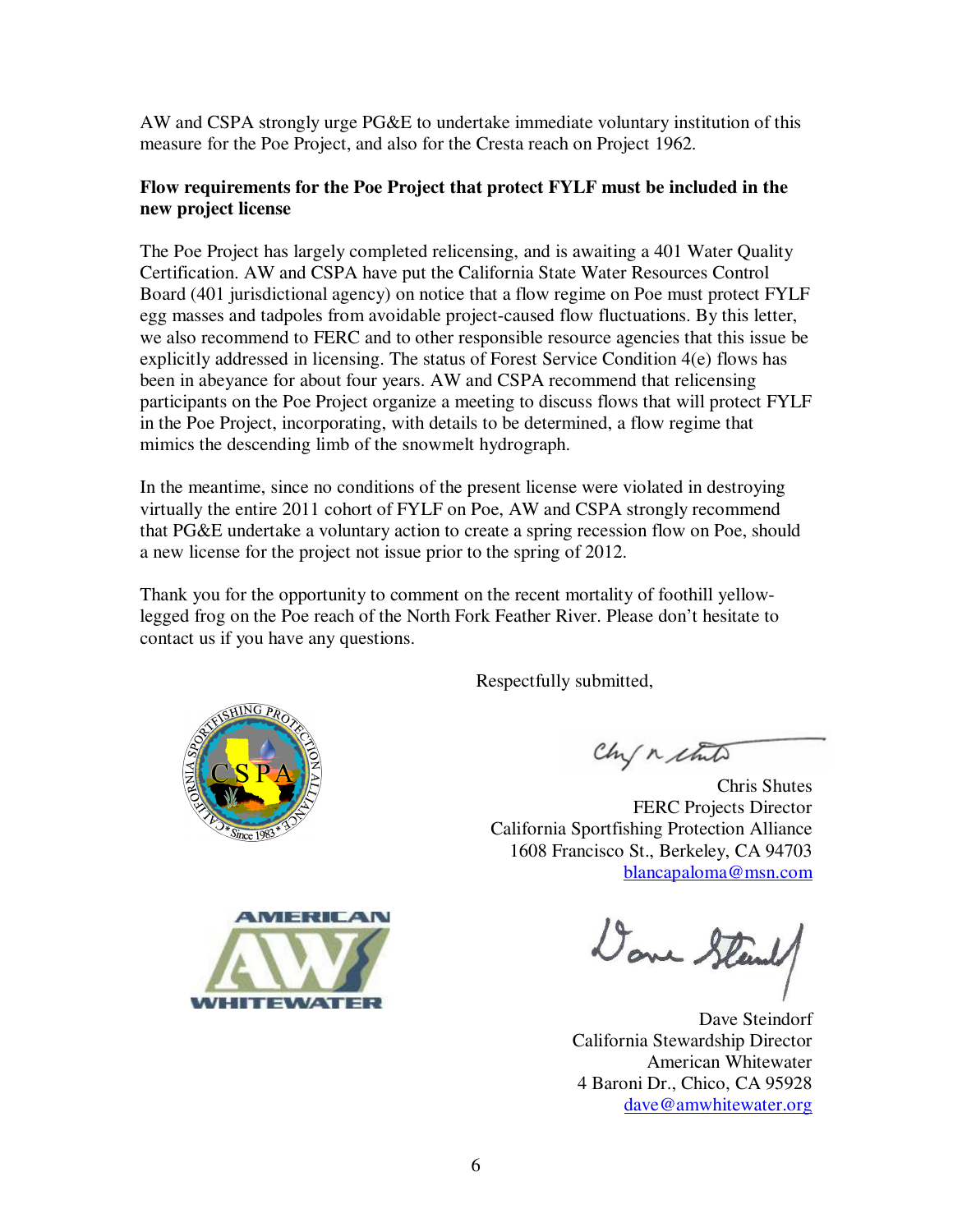cc:

David Moller, PG&E Bill Zemke, PG&E Mary Richardson, PG&E Tom Jereb, PG&E Craig Bolger, PG&E Charles White, PG&E Stuart Running, PG&E Andie Hermann, PG&E Steve Peirano, PG&E, Dave Ward, PG&E Tom Studley, PG&E Noel Wise, Wise and Gleicher Ron Nelson, Nevada Irrigation District Sue Sindt, Nevada Irrigation District Bill Morrow, Nevada Irrigation District Ben Ransom, Placer County Water Agency Craig Addley, Entrix Curt Aikens, Yuba County Water Agency Barbara Evoy, State Water Resources Control Board Les Grober, State Water Resources Control Board Peter Barnes, State Water Resources Control Board Jeff Parks, State Water Resources Control Board MaryLisa Lynch, California Department of Fish and Game Laurie Soulé, California Department of Fish and Game Beth Lawson, California Department of Fish and Game Robert Hughes, California Department of Fish and Game Julie Tupper, U.S.D.A. Forest Service Dennis Smith, U.S.D.A. Forest Service Cheryl Mulder, U.S.D.A. Forest Service Terri Simon-Jackson, U.S.D.A. Forest Service Beth Paulson, U.S.D.A. Forest Service Amy Lind, U.S.D.A. Forest Service Dan Teater, U.S.D.A. Forest Service Brian Morris, Plumas County Leah Wills, Plumas County Sarah Yarnell, University of California at Davis Patti Kroen, Kroen Consulting P-2107-016 Service List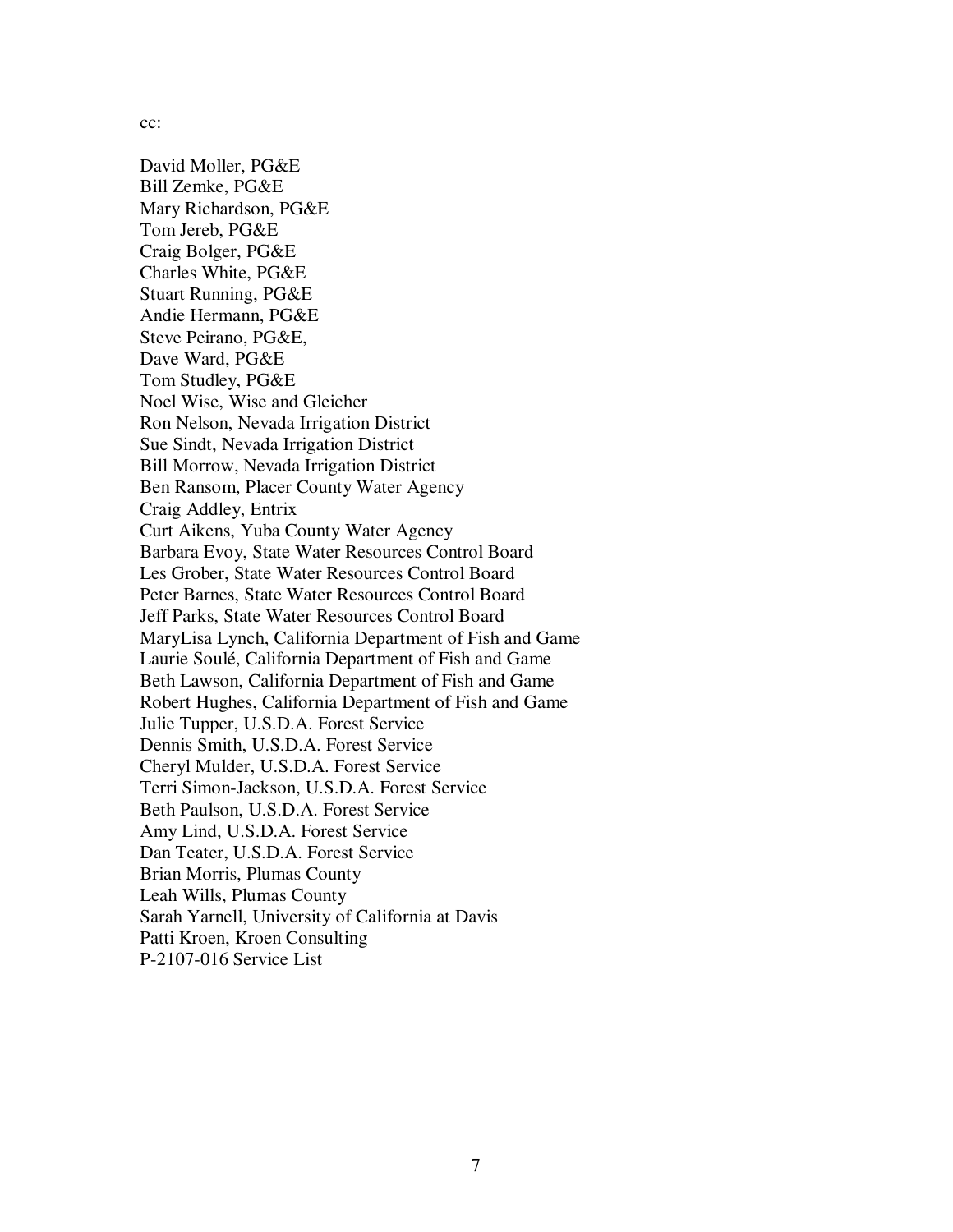#### **Attachment 1:**

#### **Hydrograph of NF Feather Poe Reach May 29 – July 22, 2011, with Comparison Hydrograph from Nearby Unimpaired North Fork American**

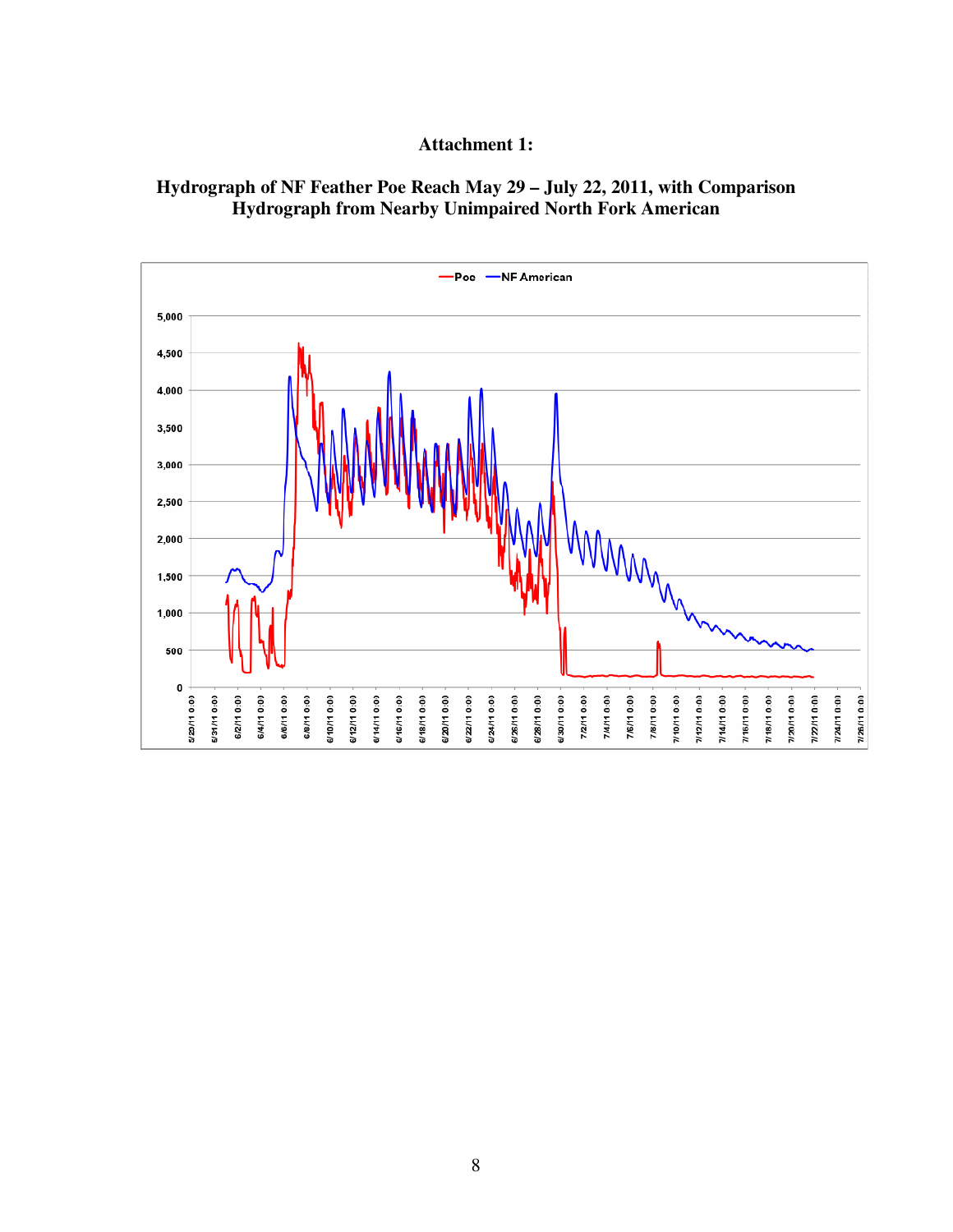## **Certificate of Service**

I hereby certify that I have served this comment letter July 29, 2011 on the mortality of foothill yellow-legged frogs on the Poe reach of the North Fork Feather River to the official service list for the relicensing proceeding of the Poe Project, FERC Docket 2107- 016.

# Carla Mirer

Carla Miner, Stewardship Assistant American Whitewater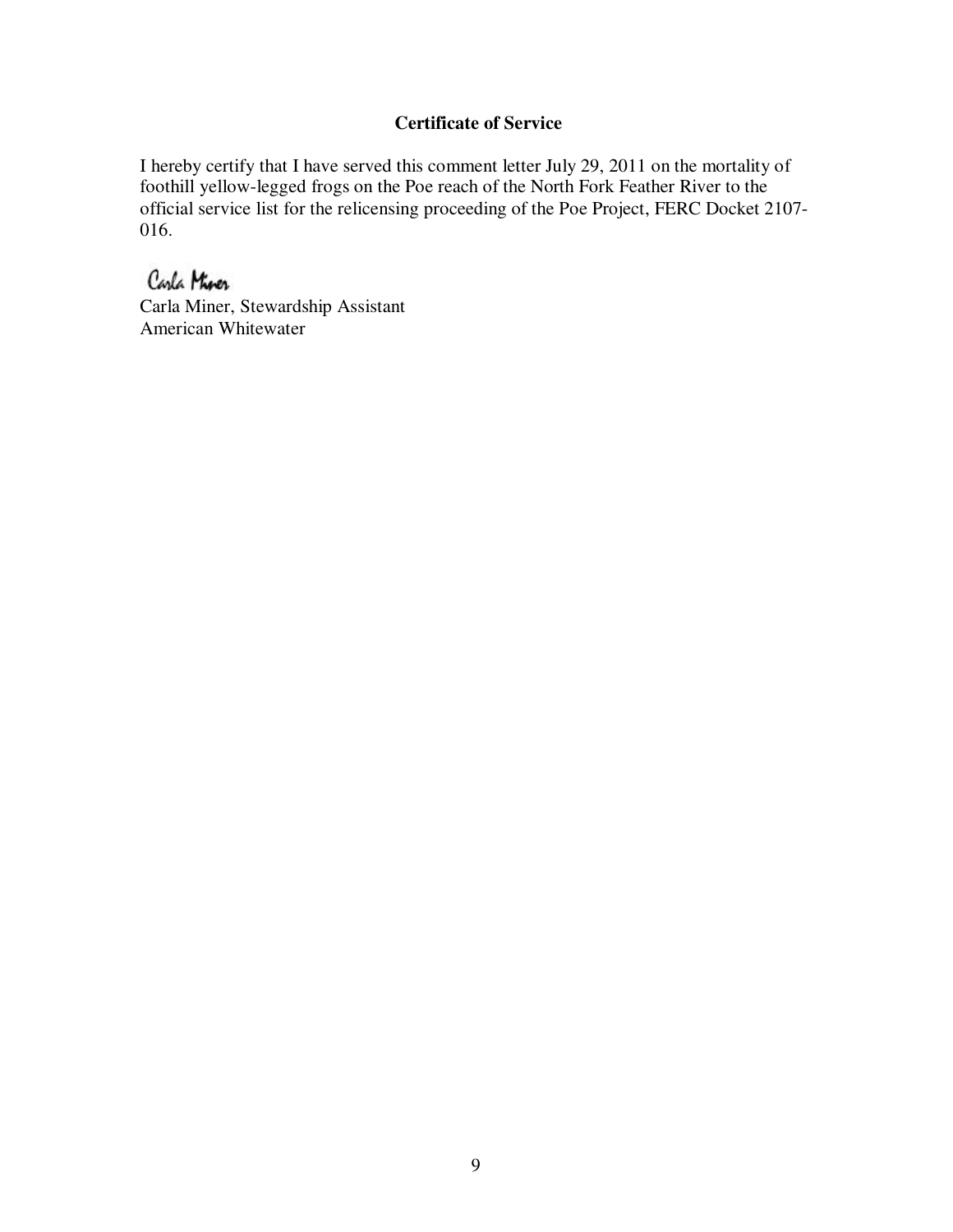# Service List for P-2107-000 Pacific Gas and Electric Company

Contacts marked \*\* must be postal served

| <b>Party</b>                  | <b>Primary Person or Counsel</b><br>of Record to be Served                                                                                                                         | <b>Other Contact to be Served</b>                                                                                                                                      |
|-------------------------------|------------------------------------------------------------------------------------------------------------------------------------------------------------------------------------|------------------------------------------------------------------------------------------------------------------------------------------------------------------------|
| <b>Amador Water</b><br>Agency | Joshua Horowitz<br>Attorney<br>Bartkiewicz, Kronick & Shanahan<br>1011 22nd Street<br>Sacramento, CALIFORNIA<br>95816-4907<br><b>UNITED STATES</b><br>imh@bkslawfirm.com           | Jim M Abercrombie<br><b>General Manager</b><br><b>Amador Water Agency</b><br>12800 Ridge Road<br><b>Sutter Creek, CALIFORNIA</b><br>95685<br>jabercrombie@amadorwa.com |
| <b>American Rivers</b>        |                                                                                                                                                                                    | <b>Steve Rothert</b><br>Director, California Field Off<br><b>American Rivers</b><br>432 Broad St<br>Nevada City, CALIFORNIA<br>95959<br>srothert@americanrivers.org    |
| American<br>Whitewater        |                                                                                                                                                                                    | Kevin Richard Colburn<br>National Stewardship Director<br><b>American Whitewater</b><br>1035 Van Buren St<br>Missoula, MONTANA 59802<br>kevin@amwhitewater.org         |
| American<br>Whitewater        | Dave Steindorf<br>California Stewardship Dir.<br><b>American Whitewater</b><br>4 Baroni Drive<br>Chico, CALIFORNIA 95928-<br>4314<br><b>UNITED STATES</b><br>dave@amwhitewater.org |                                                                                                                                                                        |
| American<br>Whitewater        |                                                                                                                                                                                    | Dave Steindorf<br>California Stewardship Dir.<br>American Whitewater<br>4 Baroni Drive<br>Chico, CALIFORNIA 95928-<br>4314<br>dave@amwhitewater.org                    |
| American                      | Julie Gantenbein                                                                                                                                                                   |                                                                                                                                                                        |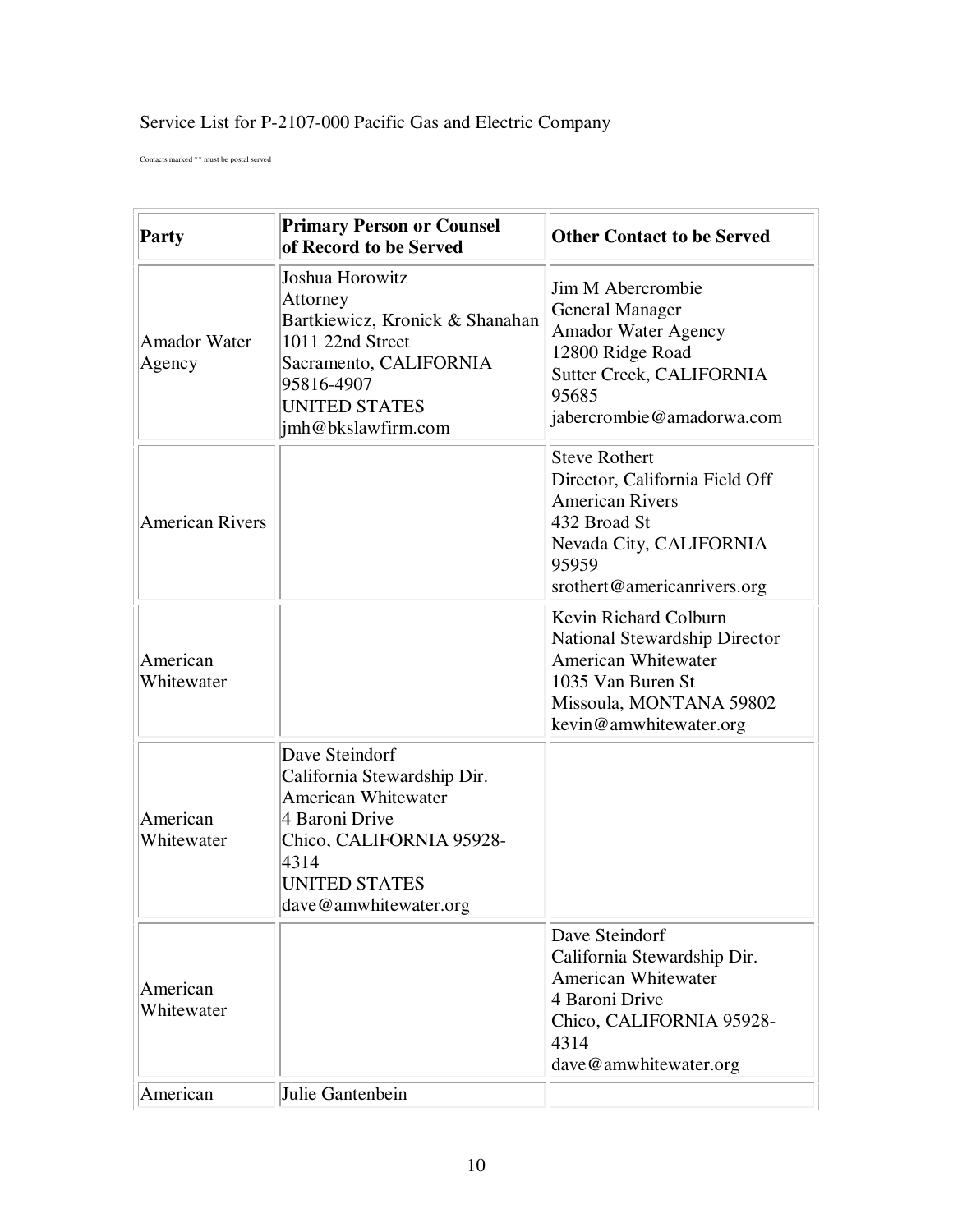| Whitewater                                     | <b>Staff Attorney</b><br>Natural Heritage Institute<br>2140 Shattuck Avenue, Ste. 801<br>Berkeley, CALIFORNIA 94704-<br>1229<br><b>UNITED STATES</b><br>jgantenbein@waterpowerlaw.com                        |                                                                                                                                                                                  |
|------------------------------------------------|--------------------------------------------------------------------------------------------------------------------------------------------------------------------------------------------------------------|----------------------------------------------------------------------------------------------------------------------------------------------------------------------------------|
| Association of<br>California Water<br>Agencies |                                                                                                                                                                                                              | Dan Smith<br>Director of Regulatory Affairs<br><b>Association of California Water</b><br>Agencies<br>910 K St., Suite 100<br>Sacramento, CALIFORNIA<br>95814<br>dans@acwanet.com |
| Baiocchi Family                                |                                                                                                                                                                                                              | <b>Bill Jennings</b><br>Baiocchi Family<br>1360 Nelson St<br>Berkeley, CALIFORNIA 94702-<br>1116<br>Plumas<br>bjennings@calsport.org                                             |
| <b>BUTTE</b><br><b>COUNTY</b>                  |                                                                                                                                                                                                              | **Ed Craddock<br>Director<br><b>BUTTE COUNTY</b><br>1 County Center Dr<br>Oroville, CALIFORNIA<br>959653334<br><b>Butte</b>                                                      |
| <b>BUTTE</b><br><b>COUNTY</b>                  | <b>Richard Roos-Collins</b><br>Director, Legal Services<br>Natural Heritage Institute<br>100 Pine Street<br>Ste. 1550<br>San Francisco, CALIFORNIA<br>94111<br><b>UNITED STATES</b><br>rrcollins@comcast.net | **Bruce Alpert<br>Contact/Addr No Longer Valid<br><b>BUTTE COUNTY</b><br><b>Butte</b>                                                                                            |
| <b>BUTTE</b><br><b>COUNTY</b>                  | <b>Richard Roos-Collins</b><br>Director, Legal Services<br>Natural Heritage Institute<br>2140 Shattuck Avenue, Ste. 801<br>Berkeley, CALIFORNIA 94704-<br>1229                                               |                                                                                                                                                                                  |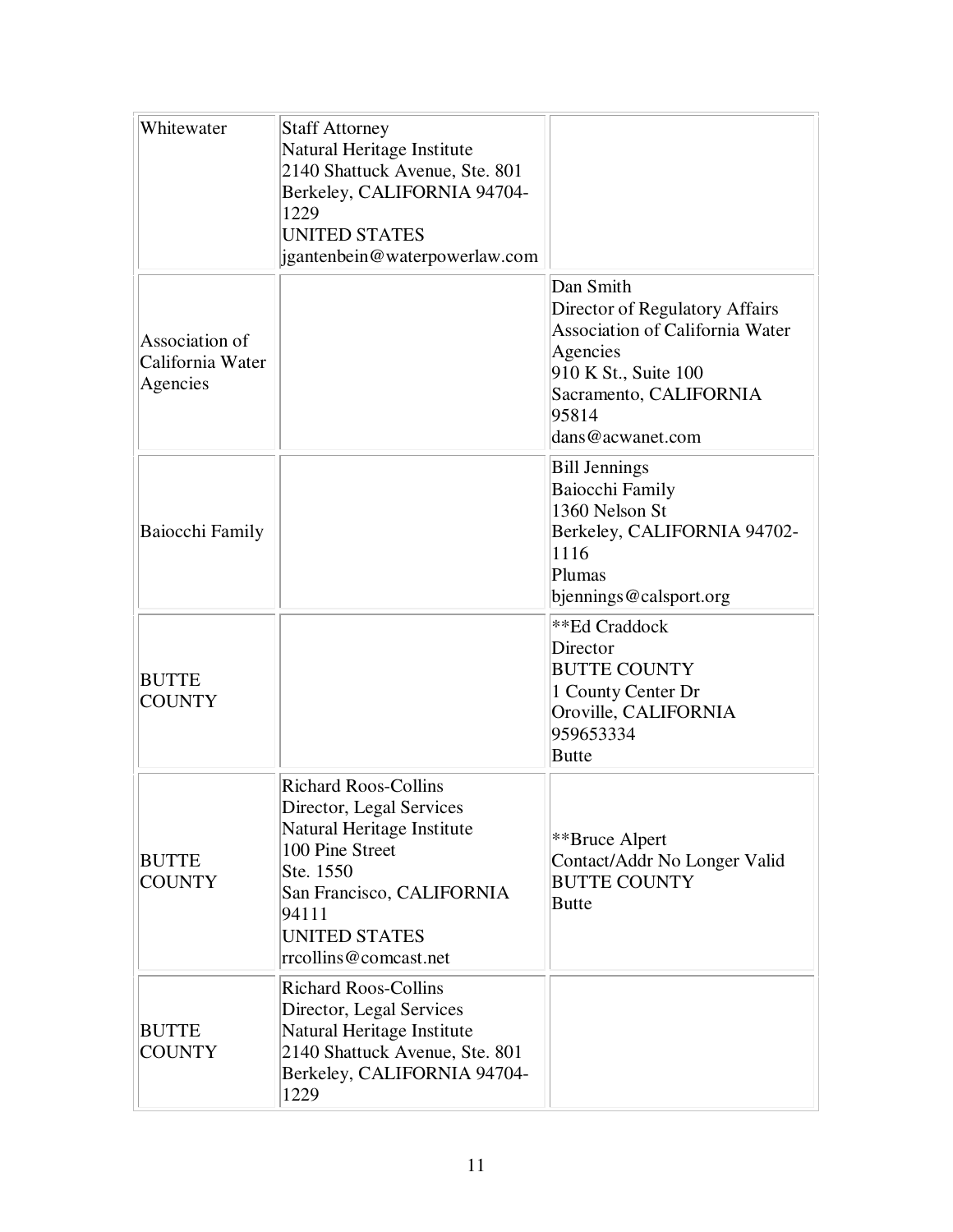|                                                       | <b>UNITED STATES</b><br>rrcollins@waterpowerlaw.com                                                                                                                                                       |                                                                                                                                                                 |
|-------------------------------------------------------|-----------------------------------------------------------------------------------------------------------------------------------------------------------------------------------------------------------|-----------------------------------------------------------------------------------------------------------------------------------------------------------------|
| <b>BUTTE</b><br><b>COUNTY</b>                         | Julie Gantenbein<br><b>Staff Attorney</b><br>Natural Heritage Institute<br>2140 Shattuck Avenue, Ste. 801<br>Berkeley, CALIFORNIA 94704-<br>1229<br><b>UNITED STATES</b><br>igantenbein@waterpowerlaw.com |                                                                                                                                                                 |
| Calif.<br>Sportfishing<br>Protection<br>Alliance      |                                                                                                                                                                                                           | <b>Bill Jennings</b><br>Calif. Sportfishing Protection<br>Alliance<br>1360 Nelson St<br>Berkeley, CALIFORNIA 94702-<br>1116<br>Plumas<br>bjennings@calsport.org |
| Calif.<br>Sportfishing<br>Protection<br>Alliance      |                                                                                                                                                                                                           | **John Beuttler<br>Contact/Addr No Longer Valid<br>Calif. Sportfishing Protection<br>Alliance                                                                   |
| Calif.<br>Sportfishing<br>Protection<br>Alliance      |                                                                                                                                                                                                           | ** JIM CRENSHAW<br>Calif. Sportfishing Protection<br>Alliance<br><b>SUITED</b><br>1248 E Oak Ave<br>Woodland, CALIFORNIA<br>957764104<br>Yolo                   |
| California<br>Department of<br><b>Fish and Game</b>   |                                                                                                                                                                                                           |                                                                                                                                                                 |
| California<br>Department of<br><b>Water Resources</b> | Michael Swiger<br>Member<br>Van Ness Feldman, PC<br>1050 Thomas Jefferson Street,<br>$N_{\rm W}$<br>7th Floor<br>Washington, DISTRICT OF<br><b>COLUMBIA 20007</b><br><b>UNITED STATES</b><br>mas@vnf.com  | <b>**DAN PETERSON</b><br>California Department of Water<br>Resources<br>PO Box 942836<br>Sacramento, DISTRICT OF<br>COLUMBIA 94236-0001<br>Sacramento           |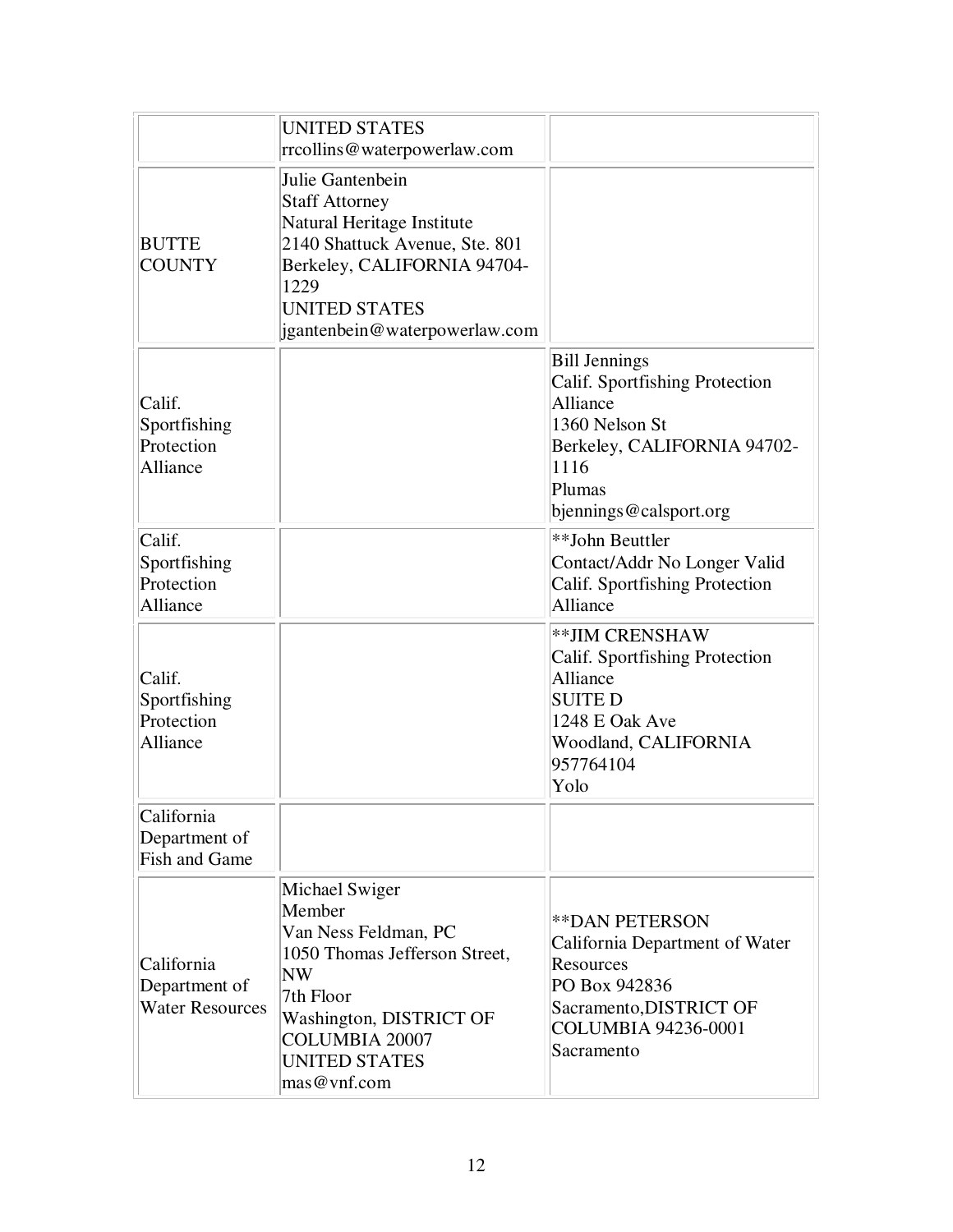| California<br>Electricity<br>Oversight Board                              | <b>Sidney Mannheim</b><br><b>Senior Staff Counsel</b><br>California Electricity Oversight<br>Board<br>770 L Street<br>Suite 1250<br>Sacramento, CALIFORNIA<br>95814<br><b>UNITED STATES</b><br>smannheim@eob.ca.gov   |                                                                                                                                                   |
|---------------------------------------------------------------------------|-----------------------------------------------------------------------------------------------------------------------------------------------------------------------------------------------------------------------|---------------------------------------------------------------------------------------------------------------------------------------------------|
| California<br>Generation<br>Coalition and<br>Individual<br><b>Members</b> | Orlando Foote<br>Attorney<br>Horton, Knox, Carter & Foote<br>895 Broadway<br>El Centro, CALIFORNIA 92243<br><b>UNITED STATES</b><br>ofoote@hkcf-law.com                                                               |                                                                                                                                                   |
| California<br>Hydropower<br><b>Reform Coalition</b>                       | <b>Richard Roos-Collins</b><br>Director, Legal Services<br>Natural Heritage Institute<br>2140 Shattuck Avenue, Ste. 801<br>Berkeley, CALIFORNIA 94704-<br>1229<br><b>UNITED STATES</b><br>rrcollins@waterpowerlaw.com |                                                                                                                                                   |
| California<br>Hydropower<br><b>Reform Coalition</b>                       | <b>Charlton Bonham</b><br><b>Trout Unlimited</b><br>2239 5th Street<br>Berkeley, CALIFORNIA 94710<br><b>UNITED STATES</b><br>cbonham@tu.org                                                                           |                                                                                                                                                   |
| California<br>Hydropower<br><b>Reform Coalition</b>                       | <b>Charlton Bonham</b><br><b>Trout Unlimited</b><br>2239 5th Street<br>Berkeley, CALIFORNIA 94710<br><b>UNITED STATES</b><br>cbonham@tu.org                                                                           |                                                                                                                                                   |
| California Public<br><b>Utilities</b><br>Commission                       |                                                                                                                                                                                                                       | Arocles Aguilar, ESQ<br>California Public Utilities<br>Commission<br>505 Van Ness Avenue<br>San Francisco, CALIFORNIA<br>94102<br>aro@cpuc.ca.gov |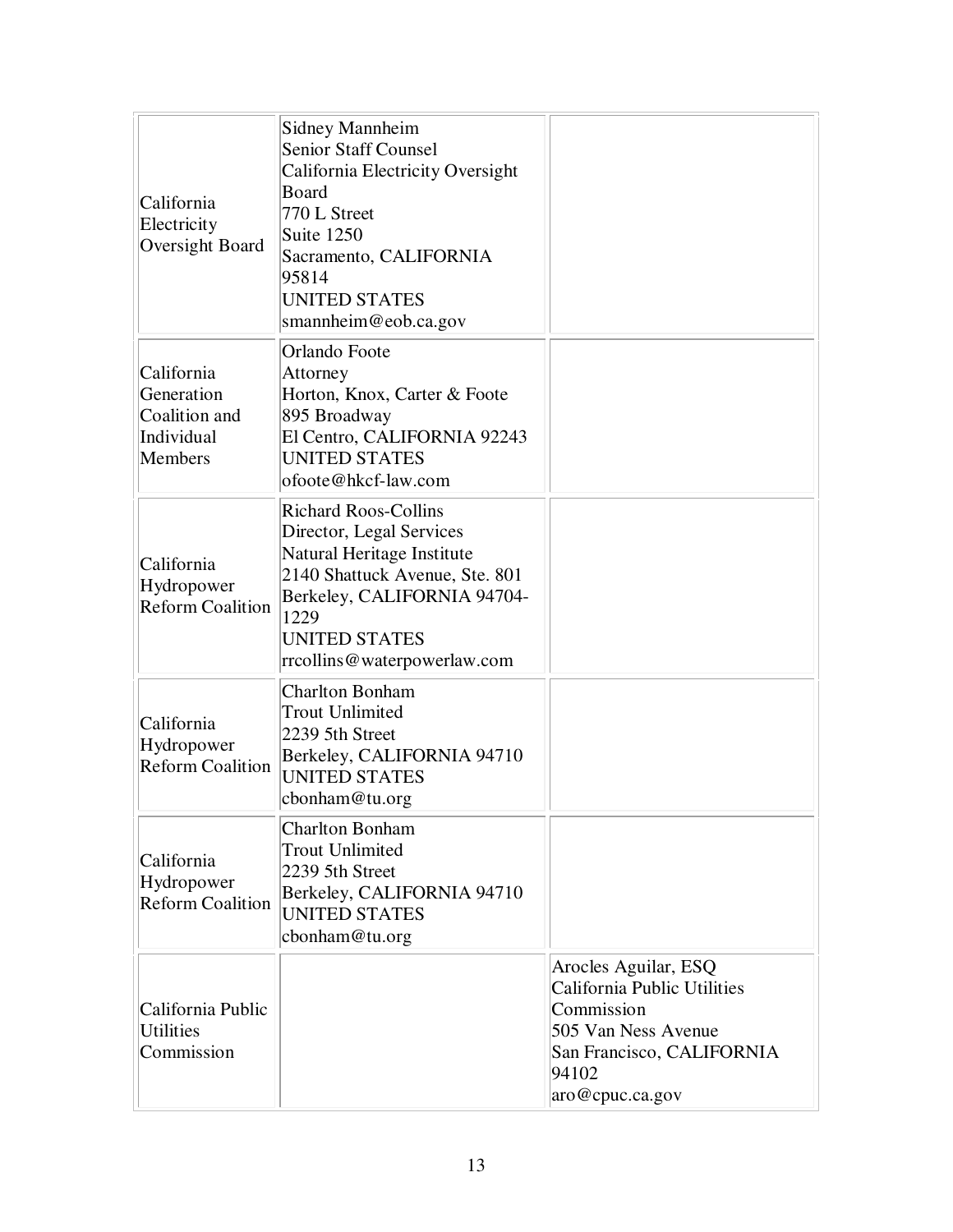| California Public<br><b>Utilities</b><br>Commission  | **Andrew Barnsdale<br>California Public Utilities<br>Commission<br>505 Van Ness Ave<br>San Francisco, CALIFORNIA<br>941023214<br><b>UNITED STATES</b>                                     | Peter V Allen<br>California Public Utilities<br>Commission<br>505 Van Ness Ave Rm 5130<br>San Francisco, CALIFORNIA<br>941023214<br>San Francisco<br>pva@cpuc.ca.gov                              |
|------------------------------------------------------|-------------------------------------------------------------------------------------------------------------------------------------------------------------------------------------------|---------------------------------------------------------------------------------------------------------------------------------------------------------------------------------------------------|
| California Public<br><b>Utilities</b><br>Commission  | Traci Bone<br><b>CPUC</b><br>California Public Utilities<br>Commission<br>505 Van Ness Avenue, 5th Floor<br>San Francisco, CALIFORNIA<br>94102<br><b>UNITED STATES</b><br>tbo@cpuc.ca.gov |                                                                                                                                                                                                   |
| California<br>Resources<br>Agency                    |                                                                                                                                                                                           | **Margaret J Kim<br>California Resources Agency<br>1416 9th St Ste 1311<br>Sacramento, CALIFORNIA<br>958145509<br>Sacramento                                                                      |
| California<br>Salmon and<br>Steelhead<br>Association |                                                                                                                                                                                           | <b>Bob Baiocchi</b><br>Private Consultant<br>California Salmon and Steelhead<br>Association<br>PO Box 1035<br>,96103<br>rbaiocchi@gotsky.com                                                      |
| California Trout.<br>Inc.                            |                                                                                                                                                                                           |                                                                                                                                                                                                   |
| City of Pasadena<br>Dept. of Water &<br>Power        |                                                                                                                                                                                           | Eric R Klinkner<br><b>Assistant General Manager</b><br>City of Pasadena Dept. of Water<br>& Power<br>150 S. Los Robles<br>Suite 200<br>Pasadena, CALIFORNIA 91101<br>eklinkner@cityofpasadena.net |
| City of Santa<br>Clara, California                   |                                                                                                                                                                                           | **Roland D Pfeifer<br>Esquire<br>City of Santa Clara, California                                                                                                                                  |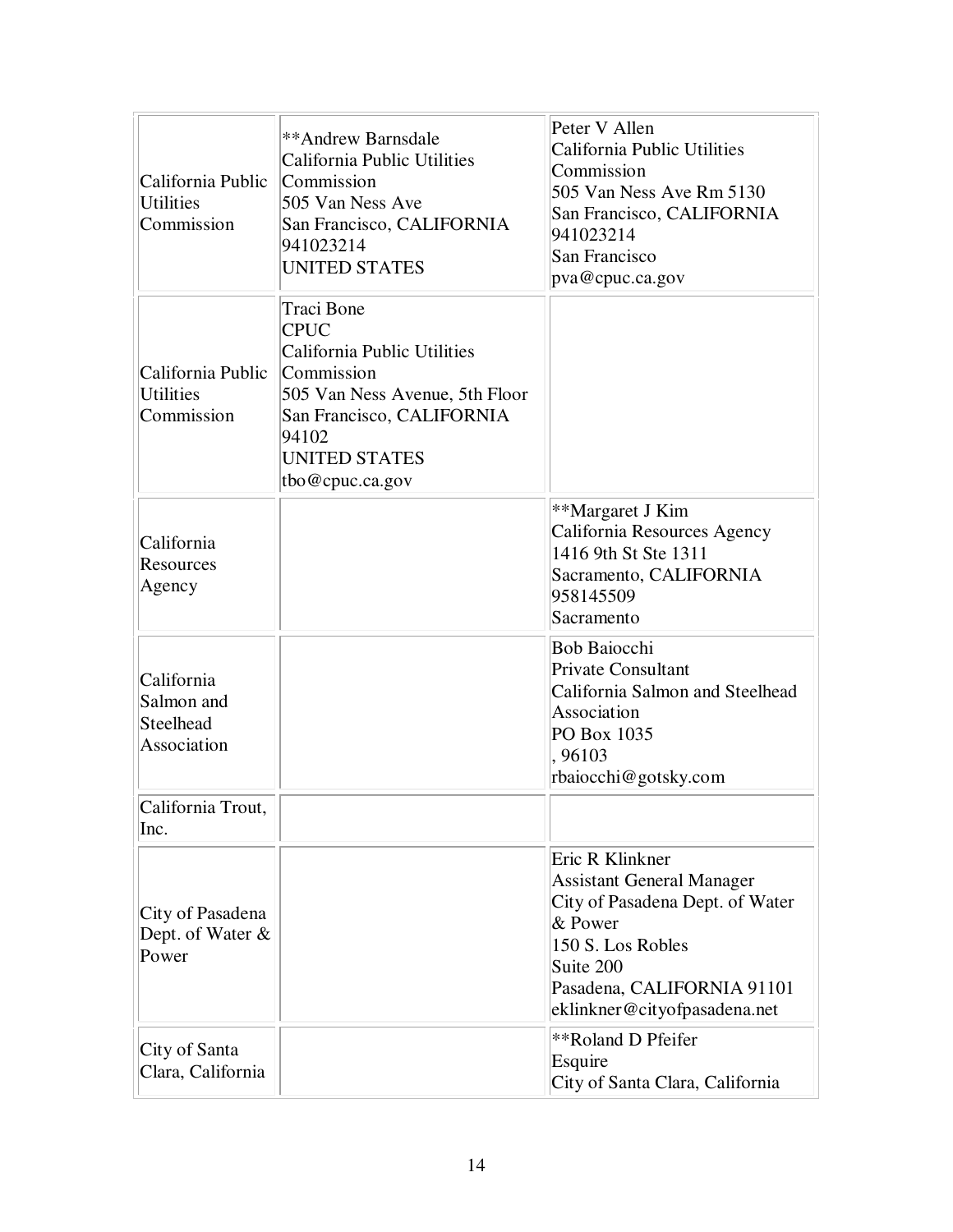|                                             |                                                                                                                                                                                               | 1500 Warburton Ave<br>Santa Clara, CALIFORNIA<br>950503713<br>Santa Clara                                                                                                         |
|---------------------------------------------|-----------------------------------------------------------------------------------------------------------------------------------------------------------------------------------------------|-----------------------------------------------------------------------------------------------------------------------------------------------------------------------------------|
| City of Santa<br>Clara, California          | James Pembroke<br>Duncan, Weinberg, Genzer &<br>Pembroke PC<br>Suite 800<br>1615 M St., NW<br>Washington, DISTRICT OF<br><b>COLUMBIA 20036</b><br><b>UNITED STATES</b><br>jdp@dwgp.com        | <b>Legal Department</b><br>Director<br>City of Santa Clara, California<br>1500 Warburton Ave<br>Santa Clara, CALIFORNIA<br>950503713<br>Santa Clara<br>jpope@ci.santa-clara.ca.us |
| Duke Energy<br>North America,<br><b>LLC</b> | <b>Mark Perlis</b><br>Partner<br>Dickstein Shapiro LLP<br>1825 Eye Street NW<br>Washington, DISTRICT OF<br><b>COLUMBIA 20006-5403</b><br><b>UNITED STATES</b><br>perlism@dicksteinshapiro.com |                                                                                                                                                                                   |
| Foothill<br>Conservancy                     |                                                                                                                                                                                               | **R Winston Bell, Jr<br><b>Vice President</b><br><b>Foothill Conservancy</b><br>P.O. Box 1255<br>Pine Grove, CALIFORNIA 95665                                                     |
| <b>FOREST</b><br><b>SERVICE</b>             | **JUDY TARTAGLIA<br>TAHOE NATIONAL FOREST<br><b>ATTN: FERC/HYDRO</b><br><b>COORDINATOR</b><br>631 Coyote St<br>Nevada City, CALIFORNIA<br>959592250<br><b>UNITED STATES</b>                   | **Jack Blackwell<br>Contact/Addr No Longer Valid<br><b>FOREST SERVICE</b><br>Solano                                                                                               |
| <b>FOREST</b><br><b>SERVICE</b>             |                                                                                                                                                                                               | Julie Tupper<br><b>FOREST SERVICE</b><br>650 Capital Mall Rm 8-200<br>Sacramento, CALIFORNIA<br>95603<br>[tinyper01@fs.fed.us]                                                    |
| <b>FOREST</b><br><b>SERVICE</b>             |                                                                                                                                                                                               | **James M Pena<br><b>FOREST SERVICE</b><br>PO Box 11500                                                                                                                           |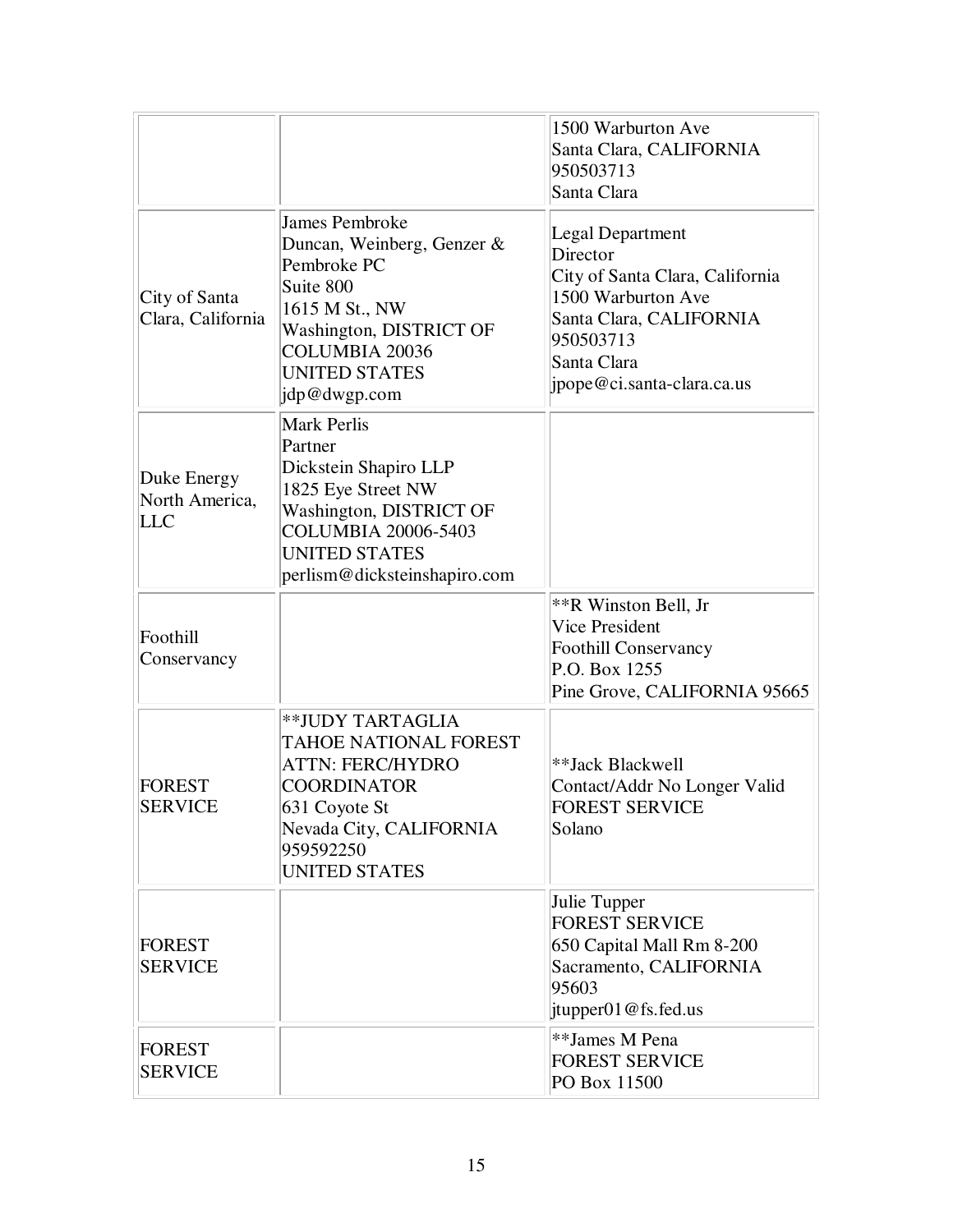|                                        |                                                                                                                                                                                                                       | Quincy, 95971-6025<br>Plumas                                                                                                                                      |
|----------------------------------------|-----------------------------------------------------------------------------------------------------------------------------------------------------------------------------------------------------------------------|-------------------------------------------------------------------------------------------------------------------------------------------------------------------|
| Fremont,<br>California, City<br>of     | <b>Howard Golub</b><br>Partner<br>Nixon Peabody LLP<br>Embarcadero 2<br>Suite 2700<br>San Francisco, CALIFORNIA<br>94111<br><b>UNITED STATES</b><br>hgolub@nixonpeabody.com                                           | Harvey E Levine<br>City Attorney<br>Fremont, California, City of<br>PO Box 5006<br>Fremont, CALIFORNIA 94537-<br>5006<br>Alameda<br>hlevine@ci.fremont.ca.us      |
| Friends of the<br><b>Eel River</b>     |                                                                                                                                                                                                                       | Stephan C. Volker, ESQ<br>Law Offices of Stephan C. Volk<br>Friends of the Eel River<br>436 14th Street<br>Oakland, CALIFORNIA 94612<br>svolker@volkerlaw.com     |
| Friends of the<br>River                | <b>Richard Roos-Collins</b><br>Director, Legal Services<br>Natural Heritage Institute<br>2140 Shattuck Avenue, Ste. 801<br>Berkeley, CALIFORNIA 94704-<br>1229<br><b>UNITED STATES</b><br>rrcollins@waterpowerlaw.com | **Jennifer Carville<br>P. ADVOCATE<br>Friends of the River<br>1418 20th St; Ste A<br>Sacramento, CALIFORNIA<br>95811-5206<br>Sacramento                           |
| Friends of the<br>River                |                                                                                                                                                                                                                       | **Jennifer Carville<br>P. ADVOCATE<br>Friends of the River<br>1418 20th St; Ste A<br>Sacramento, CALIFORNIA<br>95811-5206<br>Sacramento                           |
| <b>Glendale Water</b><br>& Power Dept. |                                                                                                                                                                                                                       | **Steven G Lins<br><b>Assistant City Attorney</b><br>Glendale Water & Power Dept.<br>613 E Broadway Ste 220<br>Glendale, CALIFORNIA 91206-<br>4308<br>Los Angeles |
| Humboldt,<br>County of                 |                                                                                                                                                                                                                       | **TAMARA C FALOR<br>Esquire<br>Humboldt, County of<br>825 5th St                                                                                                  |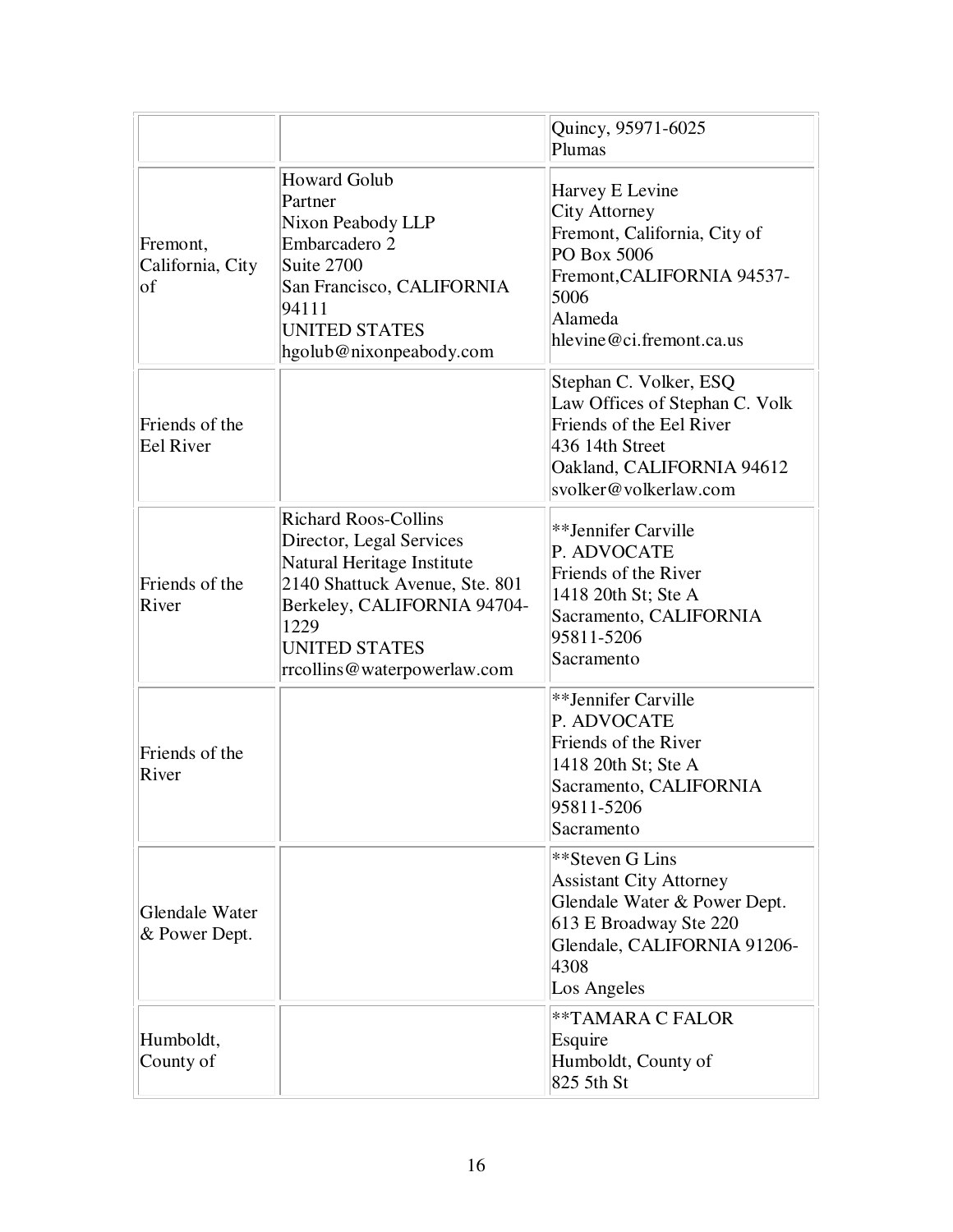|                                                             |                                                                                                                                                                                        | Eureka, CALIFORNIA<br>955011153<br>Humboldt                                                                                                                                                            |
|-------------------------------------------------------------|----------------------------------------------------------------------------------------------------------------------------------------------------------------------------------------|--------------------------------------------------------------------------------------------------------------------------------------------------------------------------------------------------------|
| Imperial<br><b>Irrigation District</b>                      |                                                                                                                                                                                        | John Steffan<br>Contact/Addr No Longer Valid<br><b>Imperial Irrigation District</b><br>Imperial<br>jsteffen@iid.com                                                                                    |
| Indivdual                                                   | Donald McLean<br>Indivdual<br>4377 Big Bend rd<br>Oroville, CALIFORNIA 95965<br><b>UNITED STATES</b><br>donmel@infostations.com                                                        |                                                                                                                                                                                                        |
| Indivdual                                                   | <b>Brian Kempkes</b><br><b>Anglers Committee</b><br>2243 Falcon Dr<br>Fairfield, CALIFORNIA 94533-<br>2470<br><b>UNITED STATES</b><br>troutnut@pacbell.net                             | Robert Baiocchi<br>President<br>Indivdual<br>PO Box 1035<br>CALIFORNIA 96103<br>rbaiocchi@gotsky.com                                                                                                   |
| Los Angeles<br>Department of<br>Water & Power               | Norman Pedersen<br>Attorney<br>Hanna and Morton LLP<br>444 South Flower Street, Suite<br>1500<br>Los Angeles, CALIFORNIA<br>90071-2916<br><b>UNITED STATES</b><br>npedersen@hanmor.com | **Robert Pettinato<br>Contact/Addr No Longer Valid<br>Los Angeles Department of Water<br>& Power<br>Los Angeles                                                                                        |
| Metropolitan<br>Water District of<br>Southern<br>California |                                                                                                                                                                                        | <b>Ernest Hahn</b><br>Sr. Resource Specialist<br>Metropolitan Water District of<br>Southern California<br>700 N. Alameda St.<br>Box 54153<br>Los Angeles, CALIFORNIA<br>90054-0153<br>ehahn@mwdh2o.com |
| Metropolitan<br>Water District of<br>Southern<br>California | <b>Wallace Duncan</b><br>Pres<br>Duncan, Weinberg, Genzer &<br>Pembroke PC                                                                                                             | Diana Mahmud<br><b>Deputy General Counsel</b><br>Metropolitan Water District of<br>Southern California                                                                                                 |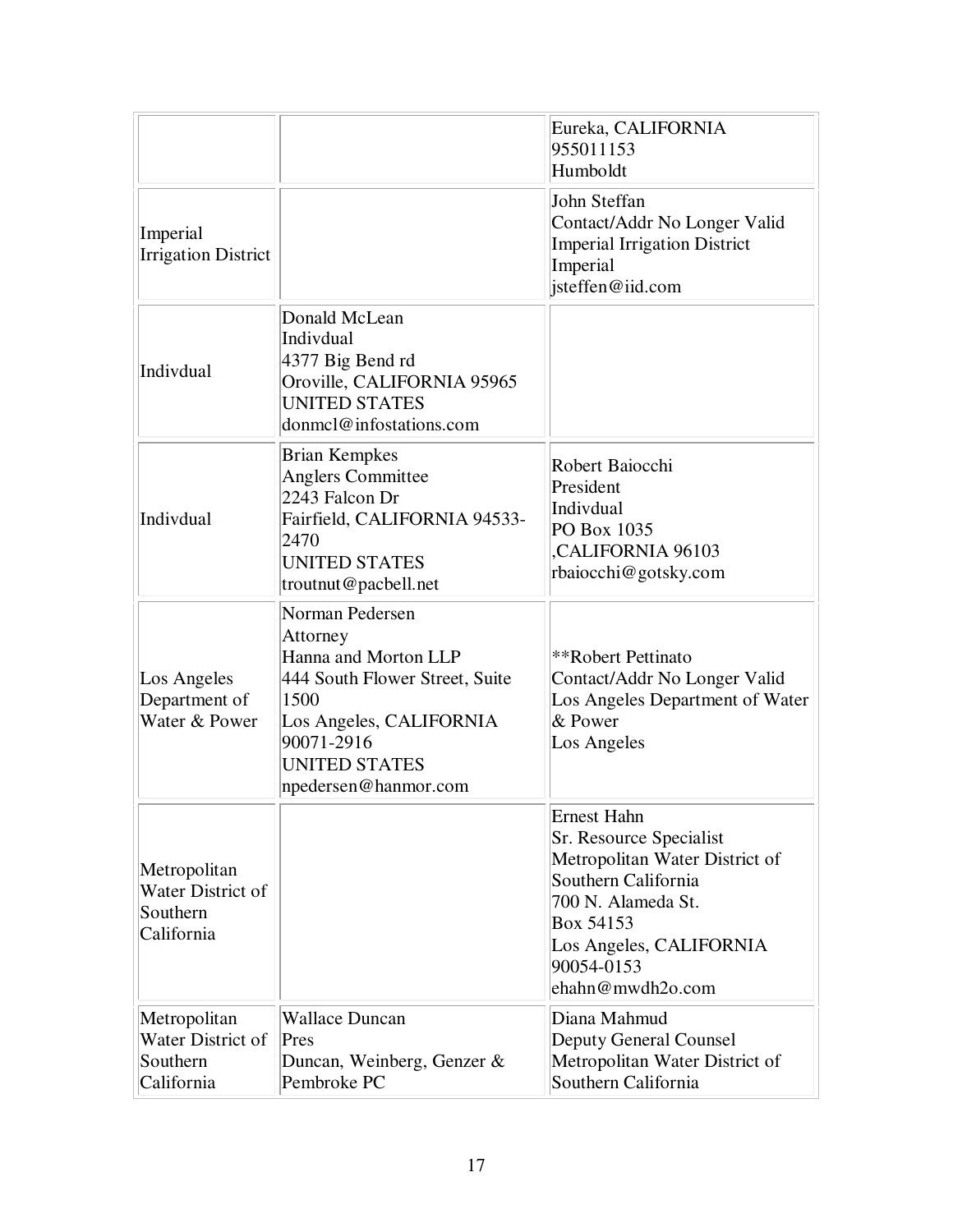|                                                 | 1615 M Street NW<br>Suite 800<br>Washington, DISTRICT OF<br><b>COLUMBIA 20036</b><br><b>UNITED STATES</b><br>wld@dwgp.com                                                                     | 700 North Alameda Street<br>Los Angeles, CALIFORNIA<br>90012<br>dmahmud@mwdh2o.com                                                                                     |
|-------------------------------------------------|-----------------------------------------------------------------------------------------------------------------------------------------------------------------------------------------------|------------------------------------------------------------------------------------------------------------------------------------------------------------------------|
| Modesto<br><b>Irrigation District</b>           |                                                                                                                                                                                               | <b>Gregory Pohl</b><br><b>Modesto Irrigation District</b><br>PO Box 4060<br>Modesto, 95352-4060<br><b>Stanislaus</b><br>gregp@mid.com                                  |
| M-S-R Public<br>Power Agency                    | <b>James Pembroke</b><br>Duncan, Weinberg, Genzer &<br>Pembroke PC<br>Suite 800<br>1615 M St., NW<br>Washington, DISTRICT OF<br><b>COLUMBIA 20036</b><br><b>UNITED STATES</b><br>jdp@dwgp.com | William C Walbridge<br><b>General Manager</b><br>M-S-R Public Power Agency<br>1205 Greensburg Circle<br>Reno, NEVADA 89509<br>bwalbridge1@charter.net                  |
| Nevada Irrigation<br>District                   |                                                                                                                                                                                               | **Ronald S Nelson<br><b>General Manager</b><br><b>Nevada Irrigation District</b><br>PO Box 1019<br>Grass Valley, 95945-1019<br>Nevada                                  |
| Nevada Irrigation<br>District                   | Jeffrey Meith<br>Partner<br>Meith, Soares & Sexton, LLP<br>1681 Bird Street<br>Oroville, CALIFORNIA 95965<br><b>UNITED STATES</b><br>jmeith@minasianlaw.com                                   | **Les Nicholson<br>Hydro Manager<br><b>Nevada Irrigation District</b><br>28311 Secret Town Rd<br>Colfax, CALIFORNIA<br>957139473<br>Placer                             |
| <b>NOAA</b> General<br>Counsel,<br>Southwest    |                                                                                                                                                                                               | <b>Eric Theiss</b><br><b>Fisheries Biologist</b><br><b>NOAA General Counsel,</b><br>Southwest<br>1655 Heindon Road<br>Arcata, CALIFORNIA 95521<br>eric.theiss@noaa.gov |
| <b>NOAA National</b><br><b>Marine Fisheries</b> | **Michael Aceituno<br>Contact/Addr No Longer Valid                                                                                                                                            | <b>Eric Theiss</b><br><b>Fisheries Biologist</b>                                                                                                                       |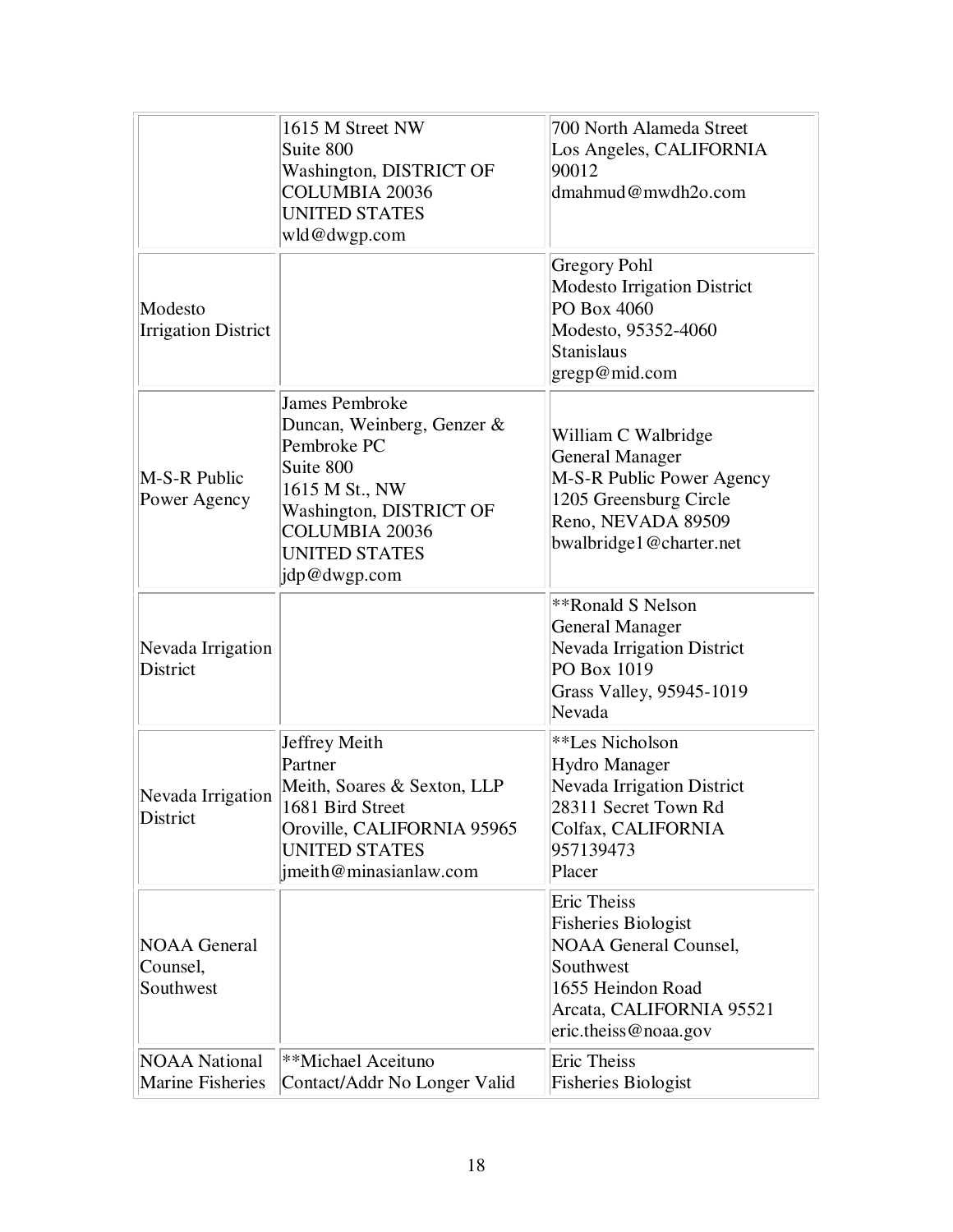| Service                                                    | <b>NOAA National Marine Fisheries</b><br>Service<br><b>UNITED STATES</b>                                                                                                                                             | <b>NOAA National Marine Fisheries</b><br>Service<br>1655 Heindon Road<br>Arcata, CALIFORNIA 95521<br>eric.theiss@noaa.gov                                                     |
|------------------------------------------------------------|----------------------------------------------------------------------------------------------------------------------------------------------------------------------------------------------------------------------|-------------------------------------------------------------------------------------------------------------------------------------------------------------------------------|
| <b>NOAA National</b><br><b>Marine Fisheries</b><br>Service | **Michael Aceituno<br>Contact/Addr No Longer Valid<br><b>NOAA National Marine Fisheries</b><br>Service<br><b>UNITED STATES</b>                                                                                       | <b>Eric Theiss</b><br><b>Fisheries Biologist</b><br><b>NOAA National Marine Fisheries</b><br>Service<br>1655 Heindon Road<br>Arcata, CALIFORNIA 95521<br>eric.theiss@noaa.gov |
| <b>NOAA National</b><br><b>Marine Fisheries</b><br>Service | Dan Hytrek<br>Attorney<br>NOAA General Counsel,<br>Southwest<br>501 W. Ocean Blvd., Suite 4470<br>Long Beach, CALIFORNIA<br>90802<br><b>UNITED STATES</b><br>Dan.Hytrek@noaa.gov                                     | <b>Eric Theiss</b><br><b>Fisheries Biologist</b><br><b>NOAA National Marine Fisheries</b><br>Service<br>1655 Heindon Road<br>Arcata, CALIFORNIA 95521<br>eric.theiss@noaa.gov |
| Northern<br>California Power<br>Agency                     | Robert McDiarmid<br>Spiegel & McDiarmid LLP<br>1333 New Hampshire Ave., N.W.<br>Washington, DISTRICT OF<br><b>COLUMBIA 20036</b><br><b>UNITED STATES</b><br>robert.mcdiarmid@spiegelmcd.co<br>m                      | <b>**ELDON COTTON</b><br>Contact/Addr No Longer Valid<br>Northern California Power<br>Agency<br>Placer                                                                        |
| Northern<br>California Power<br>Agency                     | <b>Frances Francis</b><br>Spiegel & McDiarmid LLP<br>1333 New Hampshire Avenue,<br>N W<br>Second Floor<br>Washington, DISTRICT OF<br><b>COLUMBIA 20036</b><br><b>UNITED STATES</b><br>frances.francis@spiegelmcd.com |                                                                                                                                                                               |
| Northern<br>California Power<br>Agency                     |                                                                                                                                                                                                                      | Dana Griffith<br><b>Power Coordination Engineer</b><br>Northern California Power<br>Agency<br>180 Cirby Way<br>Roseville, CALIFORNIA 95678-                                   |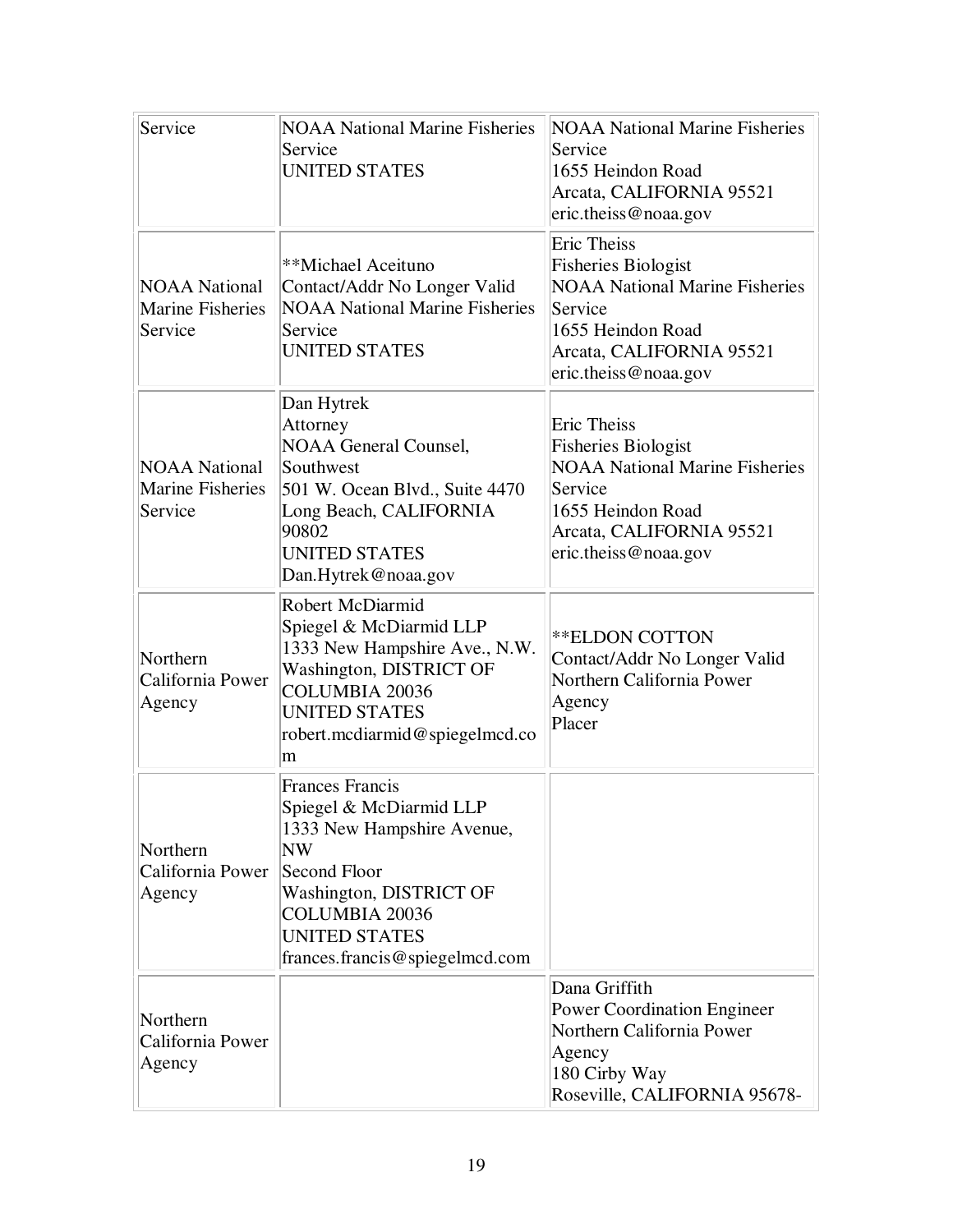|                                                               |                                                                                                                                                                                          | 6420<br>dana.griffith@ncpa.com                                                                                                                                                                      |
|---------------------------------------------------------------|------------------------------------------------------------------------------------------------------------------------------------------------------------------------------------------|-----------------------------------------------------------------------------------------------------------------------------------------------------------------------------------------------------|
| Northern<br>California Power<br>Agency                        | Robert McDiarmid<br>Spiegel & McDiarmid LLP<br>1333 New Hampshire Ave., N.W.<br>Washington, DISTRICT OF<br>COLUMBIA 20036<br><b>UNITED STATES</b><br>robert.mcdiarmid@spiegelmcd.co<br>m |                                                                                                                                                                                                     |
| Office of the<br>General Counsel,<br><b>USDA</b>              |                                                                                                                                                                                          | Joshua S. Rider<br>Office of the General Counsel,<br><b>USDA</b><br>33 New Montgomery, 17th Flr<br>San Francisco, CALIFORNIA<br>94105<br>joshua.rider@usda.gov                                      |
| Oroville-<br>Wyandotte                                        | Jeffrey Meith<br>Partner<br>Meith, Soares & Sexton, LLP<br>1681 Bird Street<br>Irrigation District   Oroville, CALIFORNIA 95965<br><b>UNITED STATES</b><br>imeith@minasianlaw.com        | <b>MICHAEL GLAZE</b><br><b>GENERAL MANAGER</b><br>Oroville-Wyandotte Irrigation<br><b>District</b><br>2310 Oro-Quincy Highway<br>OROVILLE, CALIFORNIA<br>95966<br>glaze@southfeather.com            |
| Pacific Coast<br>Federation of<br>Fishermen's<br>Associations |                                                                                                                                                                                          | Stephan C. Volker, ESQ<br>Law Offices of Stephan C. Volk<br>Pacific Coast Federation of<br><b>Fishermen's Associations</b><br>436 14th Street<br>Oakland, CALIFORNIA 94612<br>svolker@volkerlaw.com |
| Pacific Gas and<br>Electric<br>Company                        | Pacific Gas and Electric Company                                                                                                                                                         | **Randal S Livingston<br><b>Lead Director</b><br>Pacific Gas and Electric Company<br>PO Box 770000<br>San Francisco, 94177-0001<br>San Francisco                                                    |
| Pacific Gas and<br>Electric<br>Company                        |                                                                                                                                                                                          | <b>Bill Zemke</b><br>Sr. License Coordinator<br>Pacific Gas and Electric Company<br>Mail Code N11C<br>P. O. Box 770000                                                                              |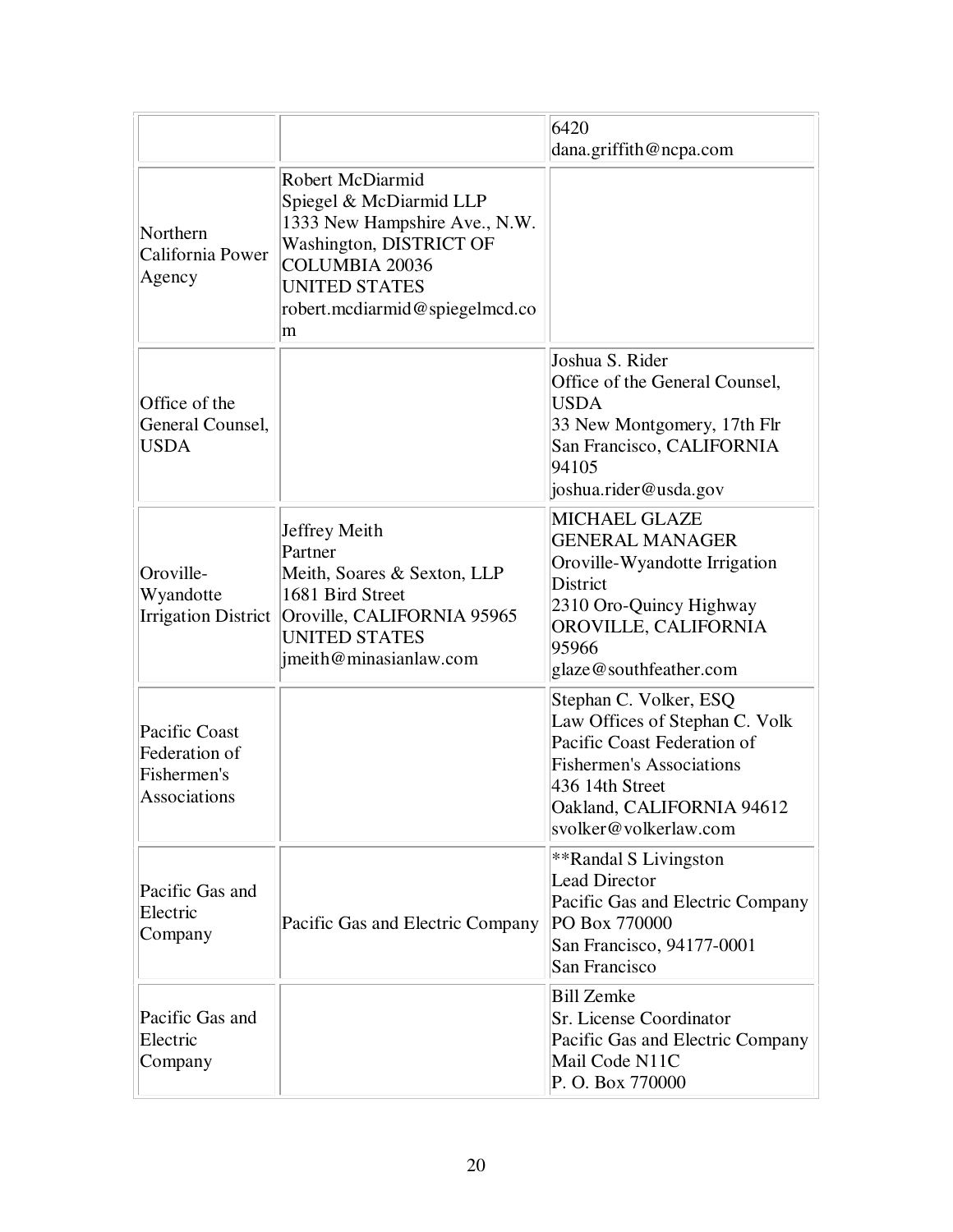|                                                       |                                                                                                                                                                                                   | San Francisco, CALIFORNIA<br>94177-0001<br>wez2@pge.com                                                                                                                                             |
|-------------------------------------------------------|---------------------------------------------------------------------------------------------------------------------------------------------------------------------------------------------------|-----------------------------------------------------------------------------------------------------------------------------------------------------------------------------------------------------|
| Pacific Gas and<br>Electric<br>Company                |                                                                                                                                                                                                   | <b>Noel Wise</b><br>Pacific Gas and Electric Company<br>77 Beale St # B30A<br>San Francisco, CALIFORNIA<br>94105<br>nxw4@pge.com                                                                    |
| Pacific Gas and<br>Electric<br>Company                |                                                                                                                                                                                                   | PG&E Law Dept FERC Cases<br>Pacific Gas and Electric Company<br>77 Beale Street<br>Room 3120 B30A<br>San Francisco, CALIFORNIA<br>94120-7442<br>lawferccases@pge.com                                |
| People of the<br>State of<br>California               |                                                                                                                                                                                                   | Michael W. Neville<br>Deputy Attorney General<br>People of the State of California<br>455 Golden Gate Avenue Ste.<br>11000<br>San Francisco, CALIFORNIA<br>94102-7004<br>michael.neville@doj.ca.gov |
| PLUMAS,<br><b>COUNTY OF</b>                           | <b>Brian Morris</b><br><b>General Manager</b><br><b>County of Plumas</b><br>520 Main Street<br>Room 413<br>Quincy, CALIFORNIA 95971<br><b>UNITED STATES</b><br>brianmorris@countyofplumas.co<br>m | Tom Hunter<br>Director<br>PLUMAS, COUNTY OF<br>1834 E Main St<br>Quincy, CALIFORNIA<br>959719795<br>Plumas<br>robshulman.countyofplumas.com                                                         |
| Poe Project LLC                                       | John Whittaker<br>Winston & Strawn LLP<br>1700 K St. N.W.<br>Washington, DISTRICT OF<br>COLUMBIA 20006-3817<br><b>UNITED STATES</b><br>jwhittaker@winston.com                                     |                                                                                                                                                                                                     |
| <b>Public Service</b><br>Department of<br>Burbank, CA |                                                                                                                                                                                                   | **Bruno Jeider<br>Contact/Addr No Longer Valid<br>Public Service Department of                                                                                                                      |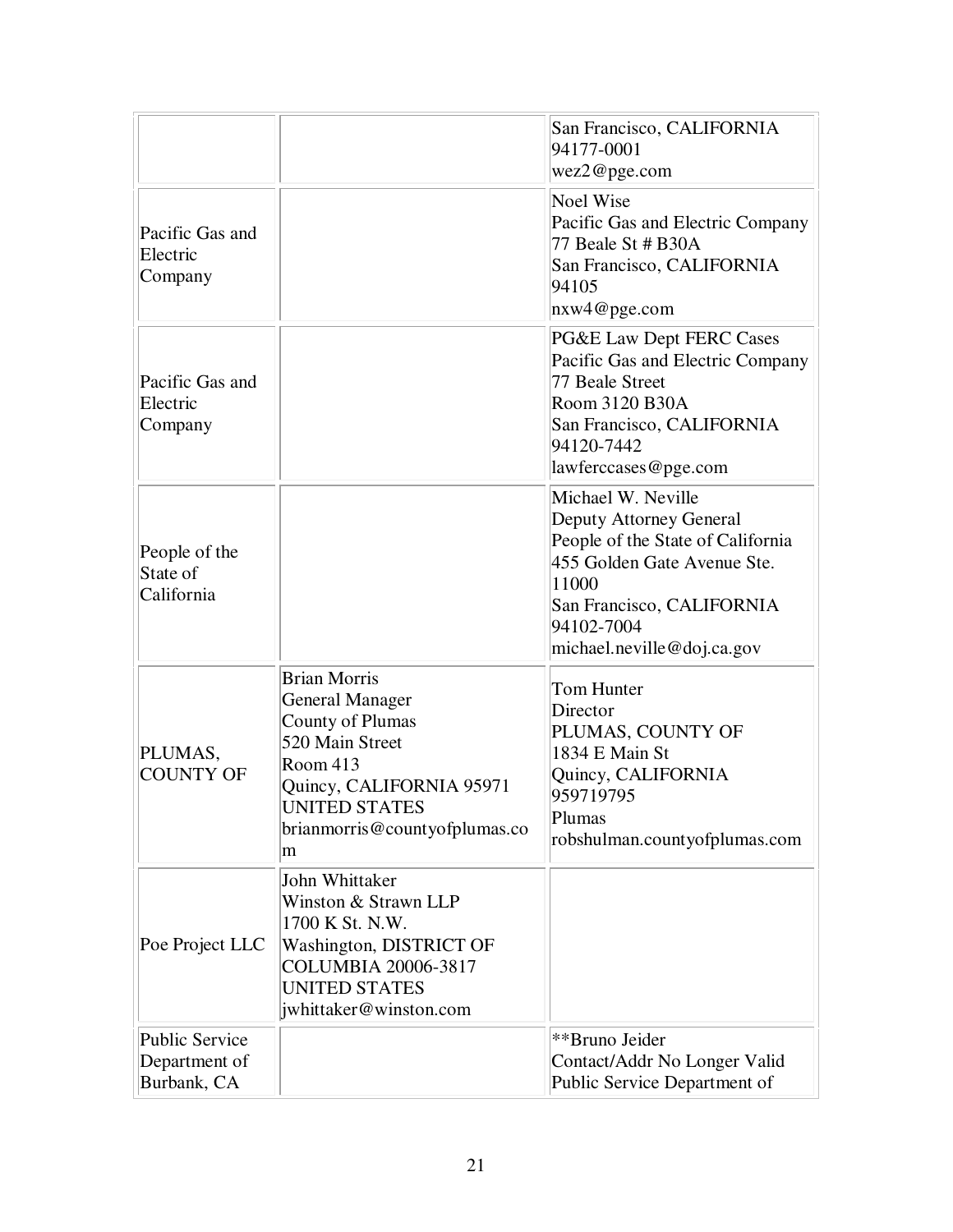|                                                   |                                                                                                                                                                                | Burbank, CA<br>Los Angeles                                                                                                                                                               |
|---------------------------------------------------|--------------------------------------------------------------------------------------------------------------------------------------------------------------------------------|------------------------------------------------------------------------------------------------------------------------------------------------------------------------------------------|
| <b>Redding Electric</b><br><b>Utility</b>         |                                                                                                                                                                                | David Arthur<br>Redding Electric Utility<br>PO Box 496071<br>Redding, 96049-6071<br><b>Shasta</b><br>darthur@ci.redding.ca.us                                                            |
| <b>Regional Council</b><br>of Rural Counties      |                                                                                                                                                                                | Lon W House<br>Regional Council of Rural<br>Counties<br>4901 Flying C Rd<br>Cameron Park, CALIFORNIA<br>95682<br>lwhouse@innercite.com                                                   |
| <b>Reliant Energy</b><br>Power<br>Generation, LLC |                                                                                                                                                                                |                                                                                                                                                                                          |
| <b>Reliant Energy</b><br><b>Wholesale Group</b>   |                                                                                                                                                                                |                                                                                                                                                                                          |
| Silicon Valley<br>Power                           | <b>Michael Pretto</b><br><b>Silicon Valley Power</b><br>1500 Warburton Ave<br>Santa Clara, CALIFORNIA<br>950503713<br><b>UNITED STATES</b><br>mpreto@ci.santa-clara.ca.us      | Raymond C Camacho<br><b>Assistant Director of Electric</b><br><b>Silicon Valley Power</b><br>1500 Warburton Ave.<br>Santa Clara, CALIFORNIA 95050<br>rcamacho@siliconvalleypower.co<br>m |
| Solano Irrigation<br>District                     | Jeffrey Meith<br>Partner<br>Meith, Soares & Sexton, LLP<br>1681 Bird Street<br>Oroville, CALIFORNIA 95965<br><b>UNITED STATES</b><br>jmeith@minasianlaw.com                    | <b>**ROBERT ISAAC</b><br><b>GEN. MANAGER</b><br><b>Solano Irrigation District</b><br>508 Elmira Rd<br>Vacaville, CALIFORNIA<br>956874931<br>Solano                                       |
| Southern<br>California Edison<br>Company          | Catherine Giovannoni<br>Steptoe & Johnson LLP<br>1330 Connecticut Ave., NW<br>Washington, DISTRICT OF<br><b>COLUMBIA 20036</b><br><b>UNITED STATES</b><br>cgiovann@steptoe.com | Kelly O'Donnell<br>Attorney<br>Southern California Edison<br>Company<br>PO Box 800<br>Rosemead, DISTRICT OF<br><b>COLUMBIA 91770-0800</b><br>kelly.odonnell@sce.com                      |
| <b>STATE WATER Tom Berliner</b>                   |                                                                                                                                                                                |                                                                                                                                                                                          |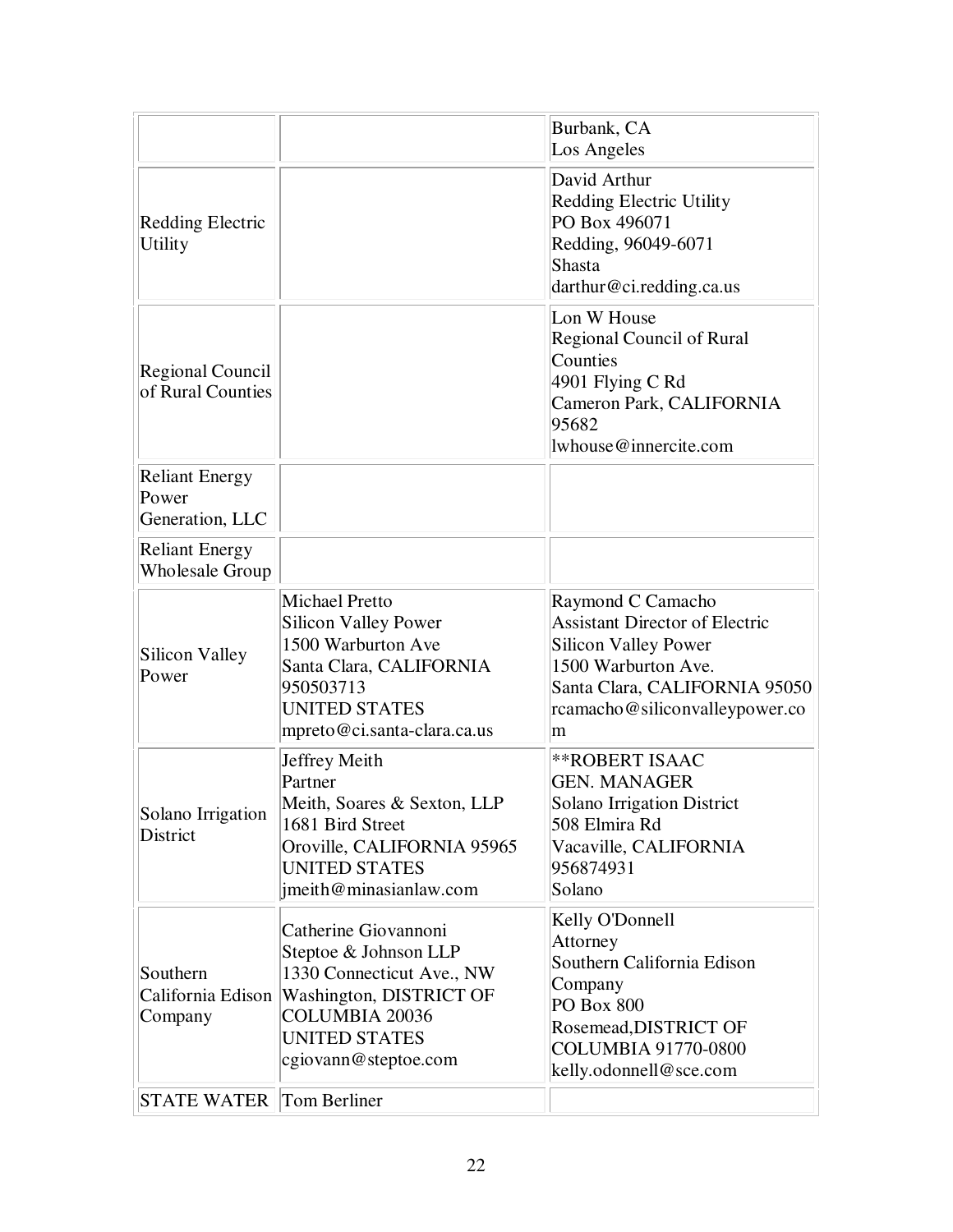| <b>CONTRACTOR</b><br>S(CA)                                      | Duane Morris LLP<br>One Market Plaza, Spear Tower,<br>Suite 2000<br>San Francisco, CALIFORNIA<br>94105<br><b>UNITED STATES</b><br>tmberliner@duanemorris.com                                            |                                                                                                                                                                                             |
|-----------------------------------------------------------------|---------------------------------------------------------------------------------------------------------------------------------------------------------------------------------------------------------|---------------------------------------------------------------------------------------------------------------------------------------------------------------------------------------------|
| <b>State Water</b><br>Resources<br><b>Control Board</b><br>(CA) |                                                                                                                                                                                                         | Sharon J. Stohrer<br><b>Environmental Scientist</b><br><b>State Water Resources Control</b><br>Board (CA)<br>PO Box 2000<br>Sacramento, 95812-2000<br>sstohrer@waterrights.swrcb.ca.go<br>V |
| Transmission<br>Agency of<br>Northern<br>California             | <b>Wallace Duncan</b><br>Pres<br>Duncan, Weinberg, Genzer &<br>Pembroke PC<br>1615 M Street NW<br>Suite 800<br>Washington, DISTRICT OF<br><b>COLUMBIA 20036</b><br><b>UNITED STATES</b><br>wld@dwgp.com |                                                                                                                                                                                             |
| Tri-Dam Project                                                 |                                                                                                                                                                                                         | <b>Steve Felte</b><br><b>General Manager</b><br>Tri-Dam Project<br>PO Box 1158<br>Pinecrest, 95364-0158<br>jsf@tridamproject.com                                                            |
| <b>Trout Unlimited</b>                                          |                                                                                                                                                                                                         | <b>Charlton Bonham</b><br><b>Trout Unlimited</b><br>2239 5th Street<br>Berkeley, CALIFORNIA 94710<br>cbonham@tu.org                                                                         |
| Turlock<br><b>Irrigation District</b>                           |                                                                                                                                                                                                         | <b>Michael T Brommer</b><br><b>Turlock Irrigation District</b><br>PO Box 949<br>Turlock, 95381-0949<br><b>Stanislaus</b><br>mtbrommer@tid.org                                               |
| U.S. Department                                                 |                                                                                                                                                                                                         | **Jack Gipsman                                                                                                                                                                              |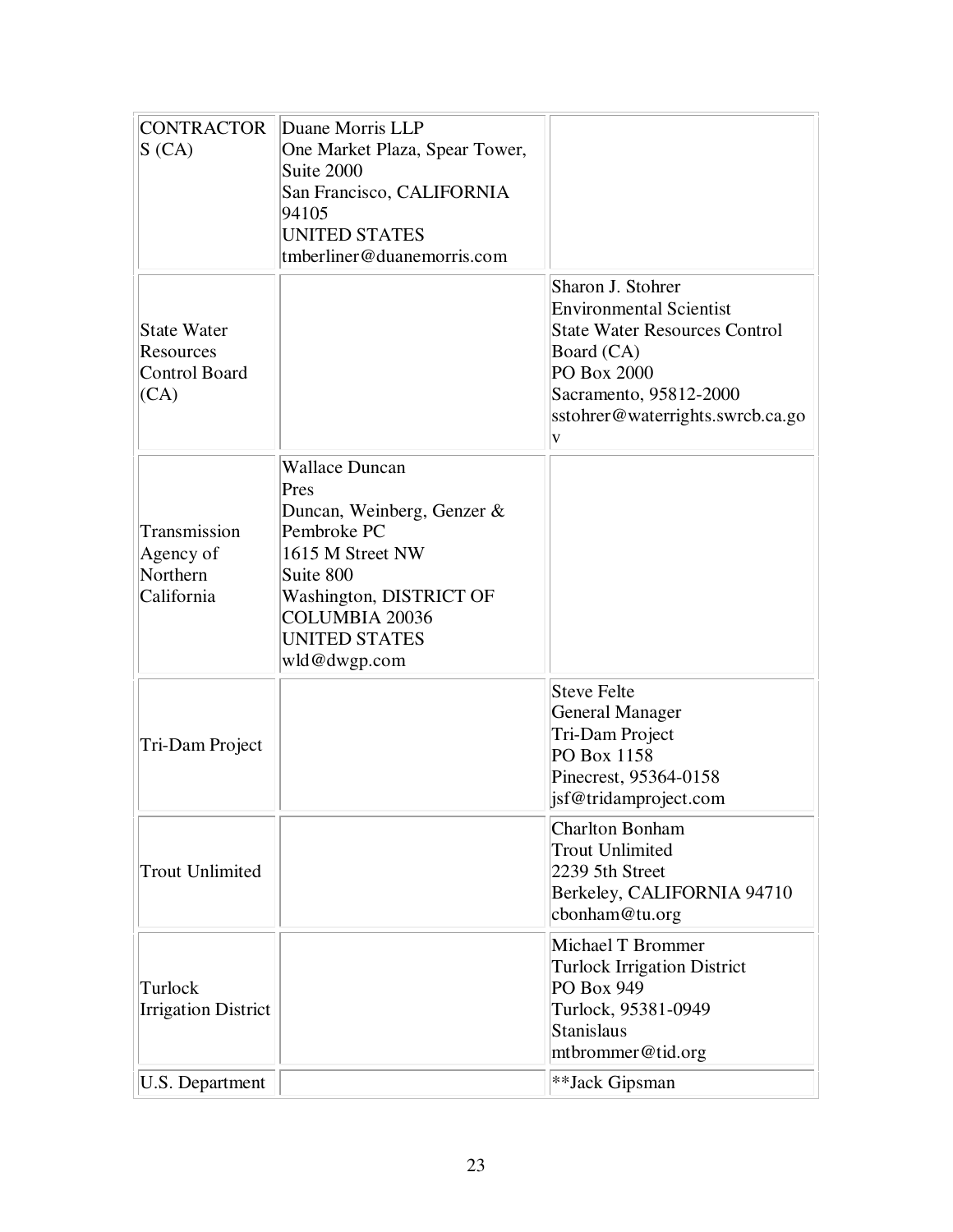| of Agriculture                           |                                                                                                                                                                                                  | Contact/Addr No Longer Valid<br>U.S. Department of Agriculture                                                                                    |
|------------------------------------------|--------------------------------------------------------------------------------------------------------------------------------------------------------------------------------------------------|---------------------------------------------------------------------------------------------------------------------------------------------------|
| U.S. Department<br>of Agriculture        | **James Boynton<br>Contact/Addr No Longer Valid<br><b>Sierra National Forest</b><br><b>UNITED STATES</b>                                                                                         |                                                                                                                                                   |
| <b>U.S. Department</b><br>of Agriculture | **Arthur Gaffrey<br>Contact/Addr No Longer Valid<br>Sequoia National Forest<br><b>UNITED STATES</b>                                                                                              |                                                                                                                                                   |
| <b>U.S. Department</b><br>of Agriculture | ** KENT CONNAUGHTON<br><b>SUPERVISOR</b><br><b>LASSEN NATIONAL FOREST</b><br><b>PO Box 220</b><br>Fall River Mills, CALIFORNIA<br>96028-0220<br><b>UNITED STATES</b>                             |                                                                                                                                                   |
| U.S. Department<br>of Agriculture        | **Forest Supervisor<br>Hydro Coordinator<br>STANISLAUS NATIONAL<br><b>FOREST</b><br><b>USDA Forest Service</b><br>19777 Greenley Rd<br>Sonora, CALIFORNIA 95370-<br>5909<br><b>UNITED STATES</b> |                                                                                                                                                   |
| U.S. Department<br>of Agriculture        | **JOHN PHIPPS<br><b>Eldorado National Forest</b><br>100 Forni Rd<br>Placerville, CALIFORNIA<br>956675310<br><b>UNITED STATES</b>                                                                 |                                                                                                                                                   |
| U.S. Department<br>of Interior           |                                                                                                                                                                                                  | **Kaylee A Allen<br>U.S. Department of Interior<br>Pacific Southwest Region<br>2800 Cottage Way Ste E1712<br>Sacramento, CALIFORNIA<br>Sacramento |
| U.S. Department<br>of Interior           | Legal Department<br>U.S. Department of Interior<br>OFFICE OF THE SOLICITOR<br>1849 C St NW<br>Washington, DISTRICT OF                                                                            | Stephen M. Bowes<br>Planner<br>U.S. Department of Interior<br>1111 Jackson Street<br>oakland, CALIFORNIA 94607                                    |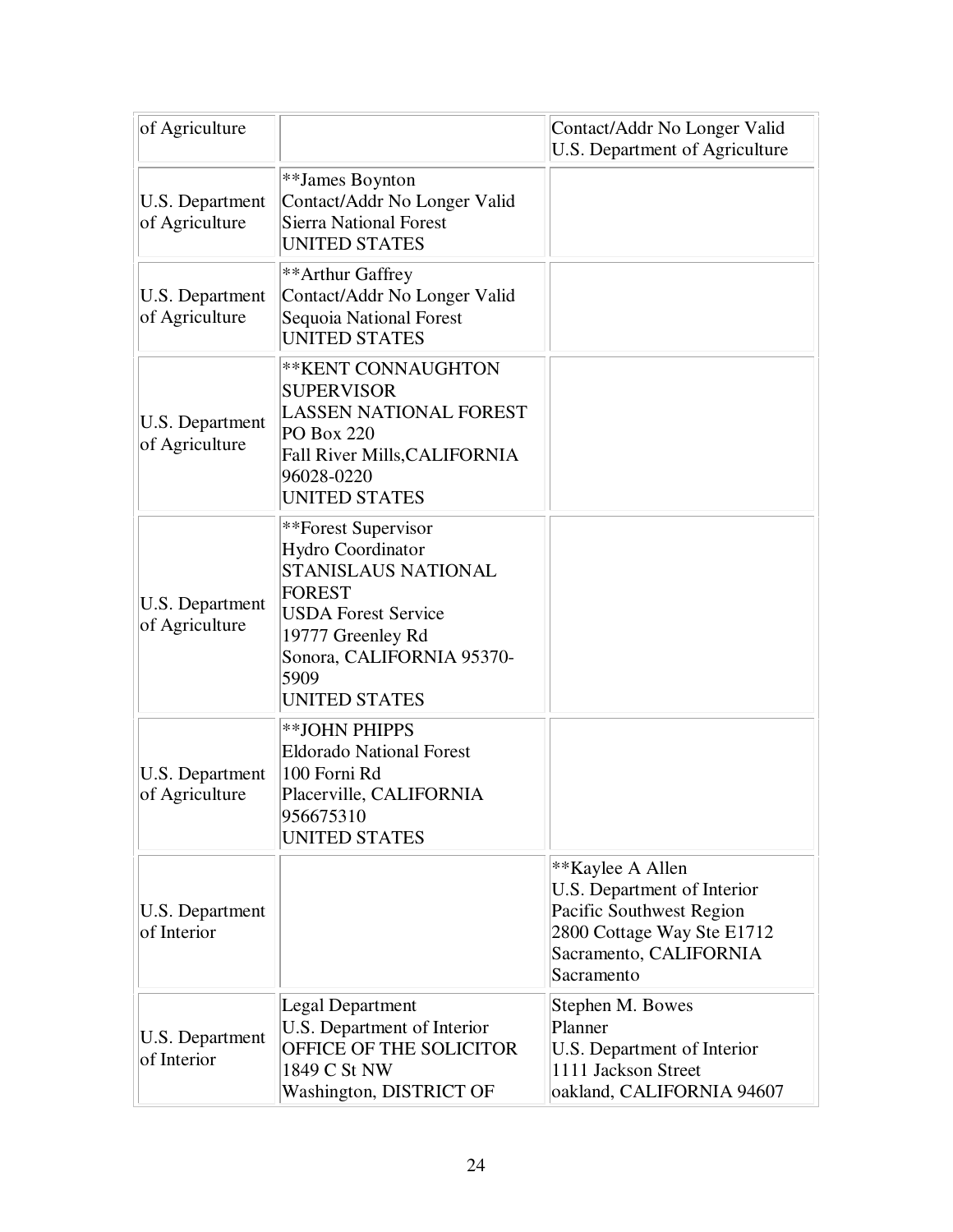|                                | <b>COLUMBIA 202400001</b><br><b>UNITED STATES</b><br>gloria-smith@ios.doi.gov                                                                                                                       | stephen_bowes@nps.gov                                                                                                                                            |
|--------------------------------|-----------------------------------------------------------------------------------------------------------------------------------------------------------------------------------------------------|------------------------------------------------------------------------------------------------------------------------------------------------------------------|
| U.S. Department<br>of Interior | john bezdek<br>U.S. Department of Interior<br>1849 C Street<br>Washington, DISTRICT OF<br><b>COLUMBIA 20240</b><br><b>UNITED STATES</b><br>john_bezdek@ios.doi.gov                                  | **Martin Bauer<br>U.S. Department of Interior<br><b>Bureau Of Reclamation</b><br>3310 El Camino Ave Ste 300<br>Sacramento, CALIFORNIA<br>958216377<br>Sacramento |
| U.S. Department<br>of Interior | **Erica Niebauer<br>U.S. Department of Interior<br>Office of the Regional Solicitor<br>2800 Cottage Way Ste E1712<br>Sacramento, CALIFORNIA<br>958251863<br><b>UNITED STATES</b>                    |                                                                                                                                                                  |
| U.S. Department<br>of Interior | Chris Watson<br>Attorney-Advisor<br>U.S. Department of Interior<br>1849 C St, NW - MS 6513<br>Washington, DISTRICT OF<br><b>COLUMBIA 20240</b><br><b>UNITED STATES</b><br>chriswatson.sol@gmail.com | **Regional Director<br>Pacific Region<br>U.S. Department of Interior<br>2800 Cottage Way Ste W2605<br>Sacramento, CALIFORNIA<br>958251886<br>Sacramento          |
| U.S. Department<br>of Interior | **Regional Environmental<br>Officer<br>U.S. Department of Interior<br>1111 Jackson St, Ste 700<br>Oakland, CALIFORNIA 94607-<br>4807<br>UNITED STATES                                               | Denis O'Halloran<br><b>FERC</b> Coordinator<br>U.S. Department of Interior<br>6000 J. Street, Placer Hall<br>Sacramento, CALIFORNIA<br>95819<br>dohall@usgs.gov  |
| U.S. Department<br>of Interior | **Kerry O'Hara<br>U.S. Department of Interior<br>Office of the Regional Solicitor<br>2800 Cottage Way Ste E1712<br>Sacramento, CALIFORNIA<br>958251863<br>UNITED STATES                             | **Field Supervisor<br>Sacramento Office<br>U.S. Department of Interior<br>2800 Cottage Way Ste W2605<br>Sacramento, CALIFORNIA<br>95825<br>Sacramento            |
| U.S. Department<br>of Interior | **FERC Coordinator<br>U.S. Bureau of Indian Affairs<br>3310 El Camino Ave Ste 300<br><b>Bureau of Reclamation</b>                                                                                   |                                                                                                                                                                  |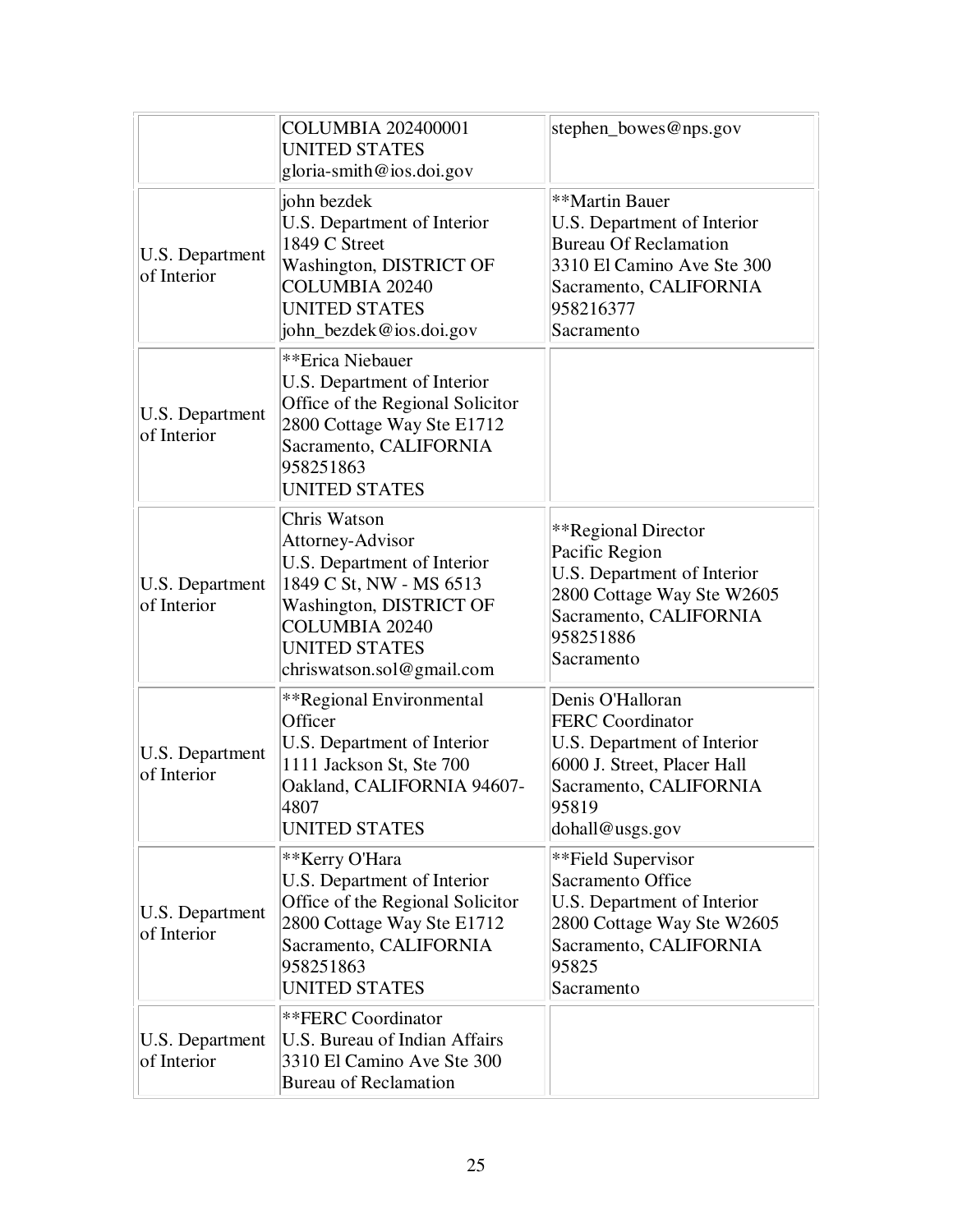|                                                                    | Sacramento, CALIFORNIA<br>95821                                                                                                                                                                                  |                                                                                                                                                                   |
|--------------------------------------------------------------------|------------------------------------------------------------------------------------------------------------------------------------------------------------------------------------------------------------------|-------------------------------------------------------------------------------------------------------------------------------------------------------------------|
| U.S. Department<br>of Interior                                     | Harry Williamson<br>Hydro Program Lead<br><b>U.S. National Park Service</b><br>c/o BLM W-1834<br>2800 Cottage Way<br>Sacramento, CALIFORNIA<br>95825<br><b>UNITED STATES</b><br>harry_williamson@nps.gov         |                                                                                                                                                                   |
| U.S. Department<br>of Interior                                     | **Kevin Tanaka<br>Office of the Solicitor<br>1849 C Street NW, MS 6210<br>Washington, DISTRICT OF<br><b>COLUMBIA 202400001</b><br><b>UNITED STATES</b>                                                           |                                                                                                                                                                   |
| <b>U.S. National</b><br>Park Service                               |                                                                                                                                                                                                                  | Stephen M. Bowes<br>Planner<br><b>U.S. National Park Service</b><br>1111 Jackson Street<br>oakland, CALIFORNIA 94607<br>stephen_bowes@nps.gov                     |
| <b>USDA</b> Forest<br><b>Service Pacific</b><br>Region             | Lilia Cayaban<br>Legal Technician<br><b>USDA Forest Service Pacific</b><br>Region<br>33 New Montgomery St., 17th<br>Floor<br>San Francisco, CALIFORNIA<br>94105<br><b>UNITED STATES</b><br>lily.cayaban@usda.gov |                                                                                                                                                                   |
| <b>WATER</b><br><b>RESOURCES</b><br><b>CONTROL</b><br><b>BOARD</b> |                                                                                                                                                                                                                  | Dana Heinrich<br><b>Staff Counsel</b><br><b>WATER RESOURCES</b><br><b>CONTROL BOARD</b><br>1001 I St<br>Sacramento, CALIFORNIA<br>95814<br>dheinrich@swrcb.ca.gov |
| Williams Energy<br><b>Services</b>                                 | Roger Pelote<br>Contact/Addr No Longer Valid                                                                                                                                                                     |                                                                                                                                                                   |